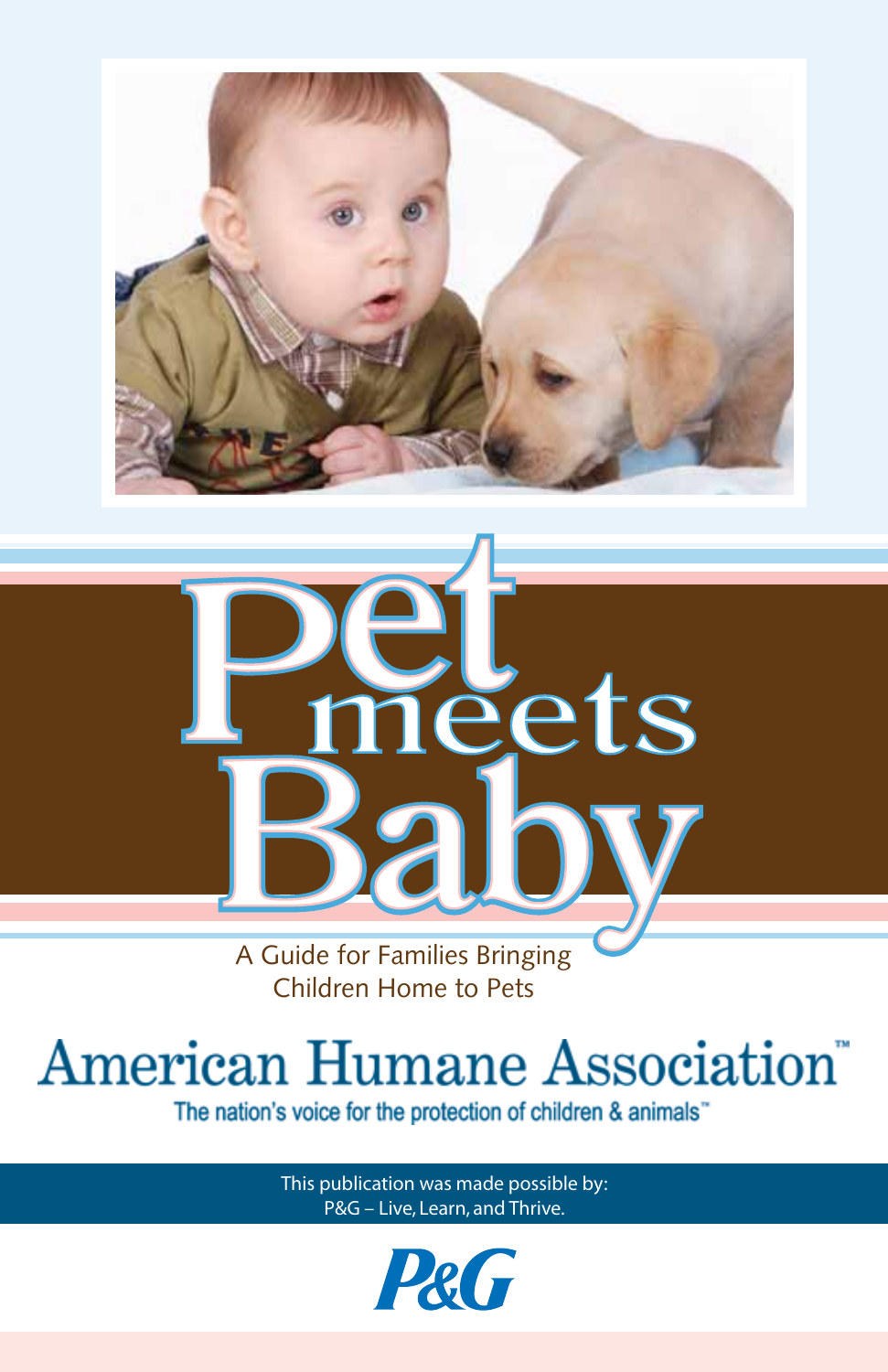

# **Introduction**

When you have a pet and you are bringing home a new child, via birth, adoption or fostering, there are a lot of factors to consider. The sooner you begin preparing your pet, the better your chances of success will be once the baby or child arrives. You are already preparing your home, scheduling appointments and shopping for supplies — but keep in mind that it is also very important to prepare your pet. You may be able to wait until the last minute for some things, like selecting a color for the nursery or even deciding on the baby's name, but you shouldn't wait until the last minute to get your pet ready. Chances are, your pet needs time to adjust. And the longer you wait, the harder it will be for everyone. If you start right away, your chances of a smooth transition and safer interactions are much improved.

While this booklet primarily applies to dogs and cats, it also contains information about birds, fish, rabbits, rodents and reptiles. If you have any concerns about the behavior of your pet — whatever type of animal it is — be sure to contact a qualified professional as early as possible.

And remember, no matter how much you trust your pet:

#### **NEVER leave ANY baby or child unattended with ANY pet!**

Internet Resources: We have done our best to make sure all internet addresses listed herein were active when we published this booklet; however, American Humane has no control over, and assumes no liability for, the material on those websites or on other websites to which they may link.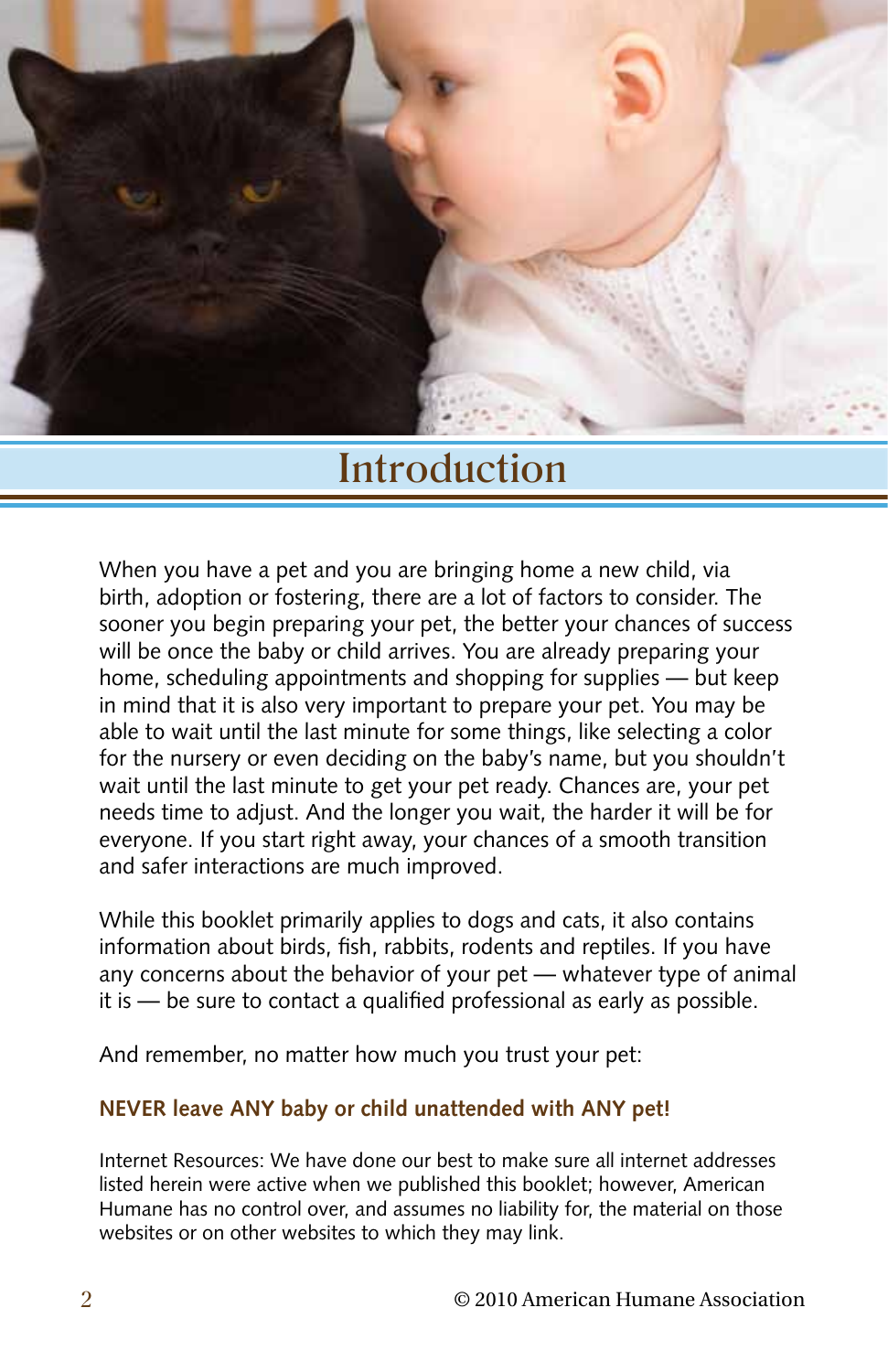# **Contents**

| Modify attention and interactions                               |
|-----------------------------------------------------------------|
| Desensitizing to the sound, sight and smell of the new arrival  |
| Relocating your pet's living quarters                           |
| Dogs in beds and on furniture                                   |
| Relocating litter boxes                                         |
| Appropriate knowledge of your pet's species                     |
| Mental and physical exercise                                    |
| Asking for help                                                 |
| Evaluate and train appropriate manners<br>Never punish warnings |
| Signs that your pet is stressed                                 |
| What your pet is saying                                         |
|                                                                 |
| Pet meets new baby or toddler                                   |
| Dog meets older child                                           |
| Other pets meet older child                                     |
| Visitor traffic                                                 |
| Supervision                                                     |
| Appropriate interactions                                        |
| Baby- and child-free zone                                       |
| Cats and toxoplasmosis                                          |
| Dogs and toxocariasis                                           |
| Reptiles and salmonella                                         |
| Rodents and LCMV                                                |
| Allergies                                                       |
| Gardening and sandboxes                                         |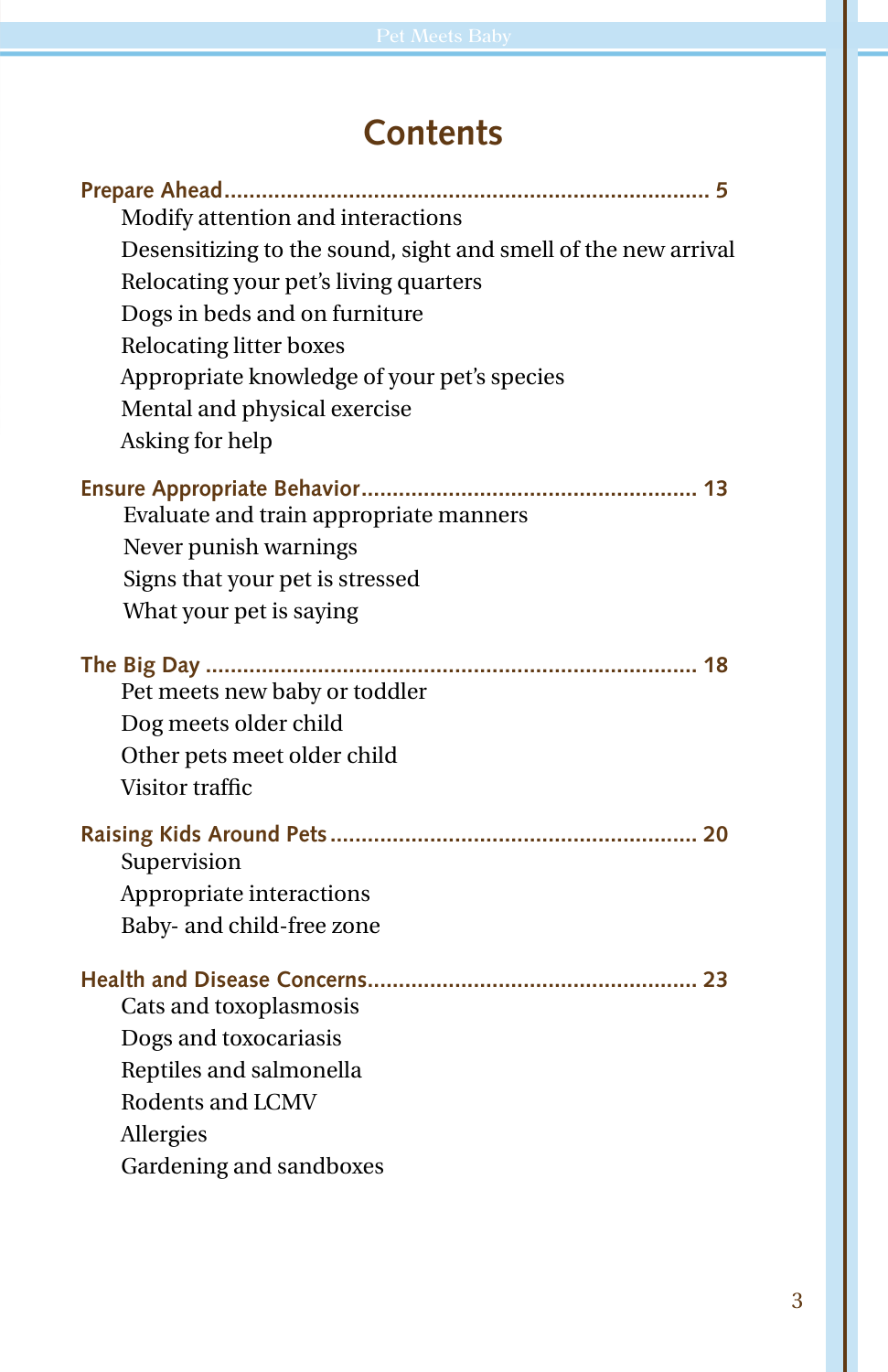

# **American Humane Association**

The nation's voice for the protection of children & animals"

*American Humane's mission is to create a more humane and compassionate world by ending abuse and neglect of children and animals.*

#### **American Humane Association**

63 Inverness Drive East Englewood, CO 80112 (800) 227-4645 **www.americanhumane.org**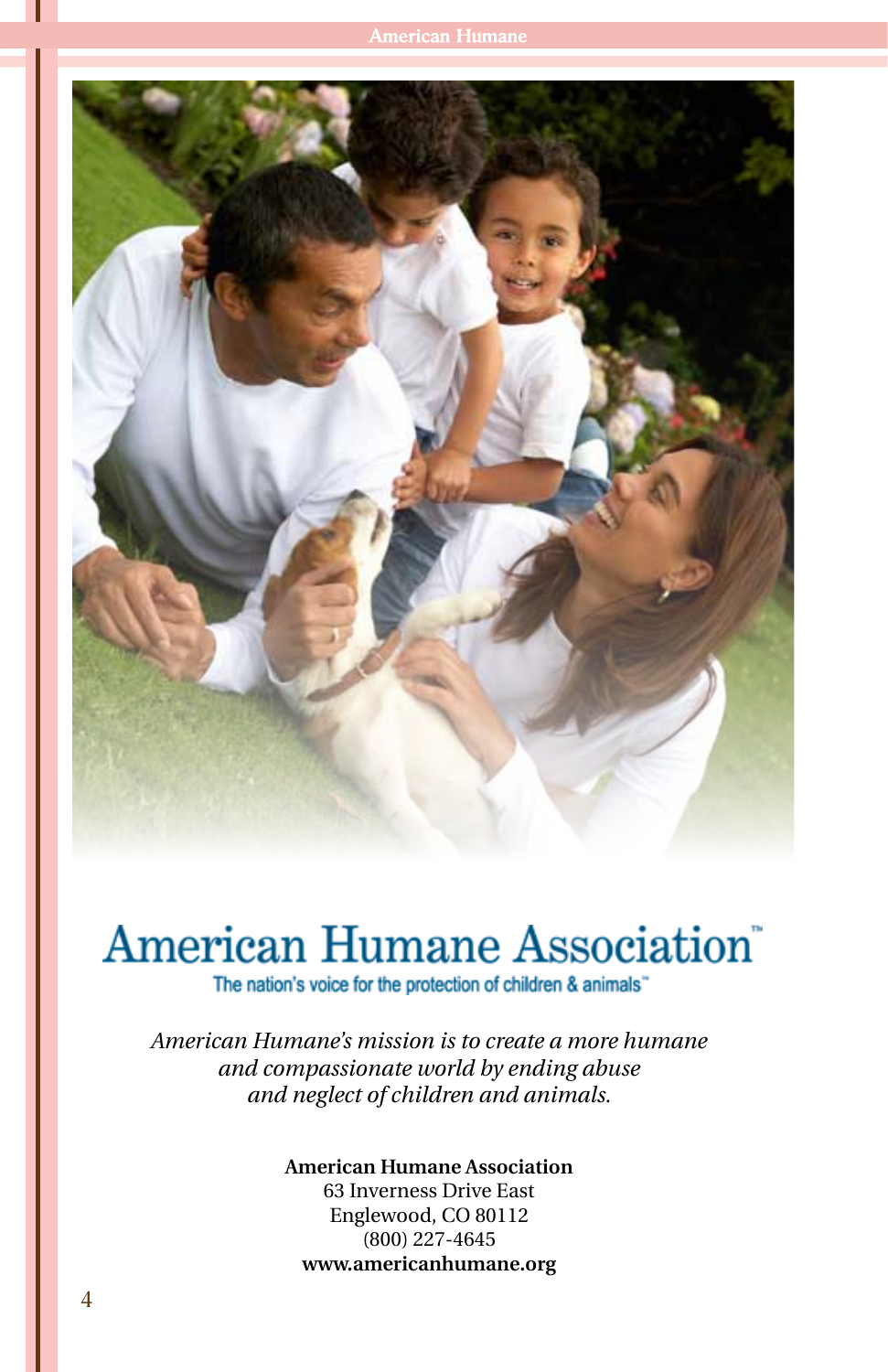

# Prepare Ahead

### **Modify attention and interactions**

Despite your best intentions, when a baby or child arrives, your relationship with your pet will change. Chances are, your pet was your first "baby" — but soon a new person will arrive who requires your full attention.

Perhaps the most difficult change for pets is the decrease in physical and verbal contact. You may unconsciously pat your dog as you pass in the hallway, or talk to your cat while preparing dinner. But when the new member of your family arrives, your arms will be occupied more frequently, and you will spend more time talking to the baby or child. The result will be a decrease in unconscious attention to your pet. The attention is what your pet may miss the most, while you may not even be aware that anything changed.

Over the next few months, pay attention to how much "absent-minded" attention you give your pet, and make a conscious effort to gradually decrease it. Also, try to implement your potential new schedule changes as early as possible, such as changes in your work and sleep schedules. At the same time, set aside regular, scheduled, quality, productive interactions with your pet. The goal is to reduce the *quantity* of time and increase the *quality* of time. For example, do you think your pet would rather have a total of 30 minutes of random petting as you pass by, or 15 minutes of direct, one-on-one play time? If you do this slowly, your pet won't even realize what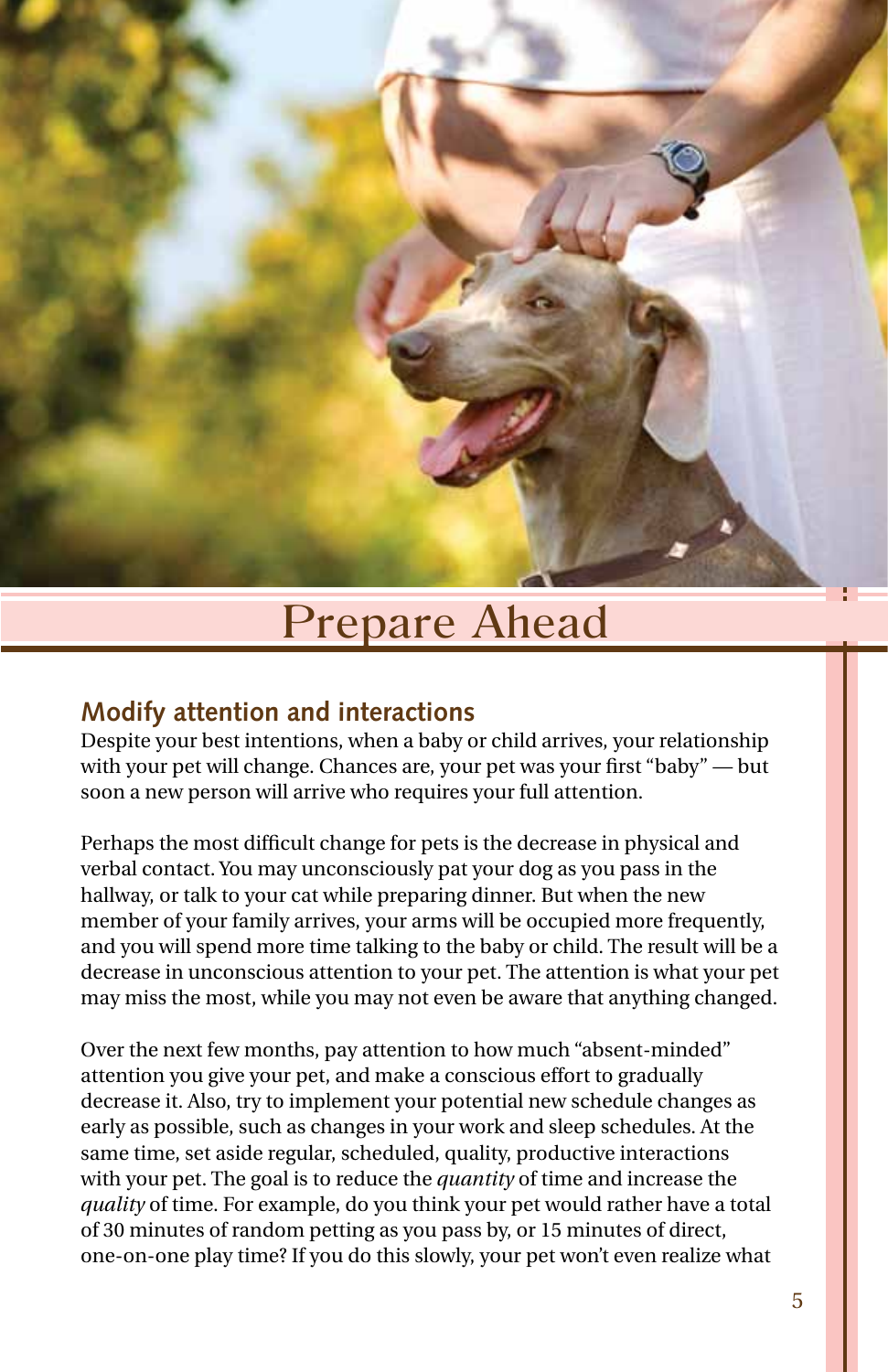happened, and if you do this before the baby or child arrives, no association between the baby or child and the change will be made. Your pet will probably be excited that it is suddenly getting all of this *quality* attention, when in fact, it is getting less *quantity*.

Additionally, as the baby or child's arrival approaches, you will find yourself becoming busier and busier, and also more nervous or excited. Your pet can pick up on the changes in your activities and emotions, and you may begin to see your pet's behavior change. Because of this, do your best to make any changes in your pet's life as gradual and insignificant as possible. Also, try to be cognizant of how those changes affect your pet, and be on the lookout for behaviors that indicate your pet is stressed. (Refer to the section titled Ensure Appropriate Behavior.)

# **Desensitizing to the sound, sight and smell of the new arrival**

If the arrival of a new baby or child in the home becomes unpleasant for the pet, the pet may directly associate that unpleasantness with the new arrival. You can avoid a negative association by introducing some of the changes *before* the baby or child arrives. If you see any questionable behavior, this gives you the opportunity to get help right away.

#### **Sound**

Begin by playing recordings of baby noises at a very low volume. As long as your pet is calm, non-anxious or curious, praise it as you gradually increase the volume. If your pet becomes anxious or fearful or displays any negative reaction, stop, turn the volume down and keep it at a level at which the pet is relaxed (you may have to try again the next day). Continually praise the pet at the lower volume until the pet gets used to it, which may take several days or even weeks. Only increase the volume if your pet is relaxed and calm. Try moving the speaker, putting it in the crib or carrying it in your arms to desensitize your pet even more.

#### **Sight**

Get a realistic baby doll, preferably one that makes baby noises. Think of this as a "dry run" to evaluate how your pet may react, by holding and treating the doll like a real baby over and over (don't leave it lying around). Encourage polite and calm investigation and reward your pet for good behavior. Gently correct moderately rough behavior, such as pawing, nibbling, mouthing or jumping, with a gentle "ahh ahh" and by encouraging appropriate behavior. Practice putting the doll in the crib, on the changing table, in the swing, in the car seat, or even take it for a walk in the stroller! Pets may find this new equipment unusual or even scary and, combined with a real baby, they may have a difficult time, so start early.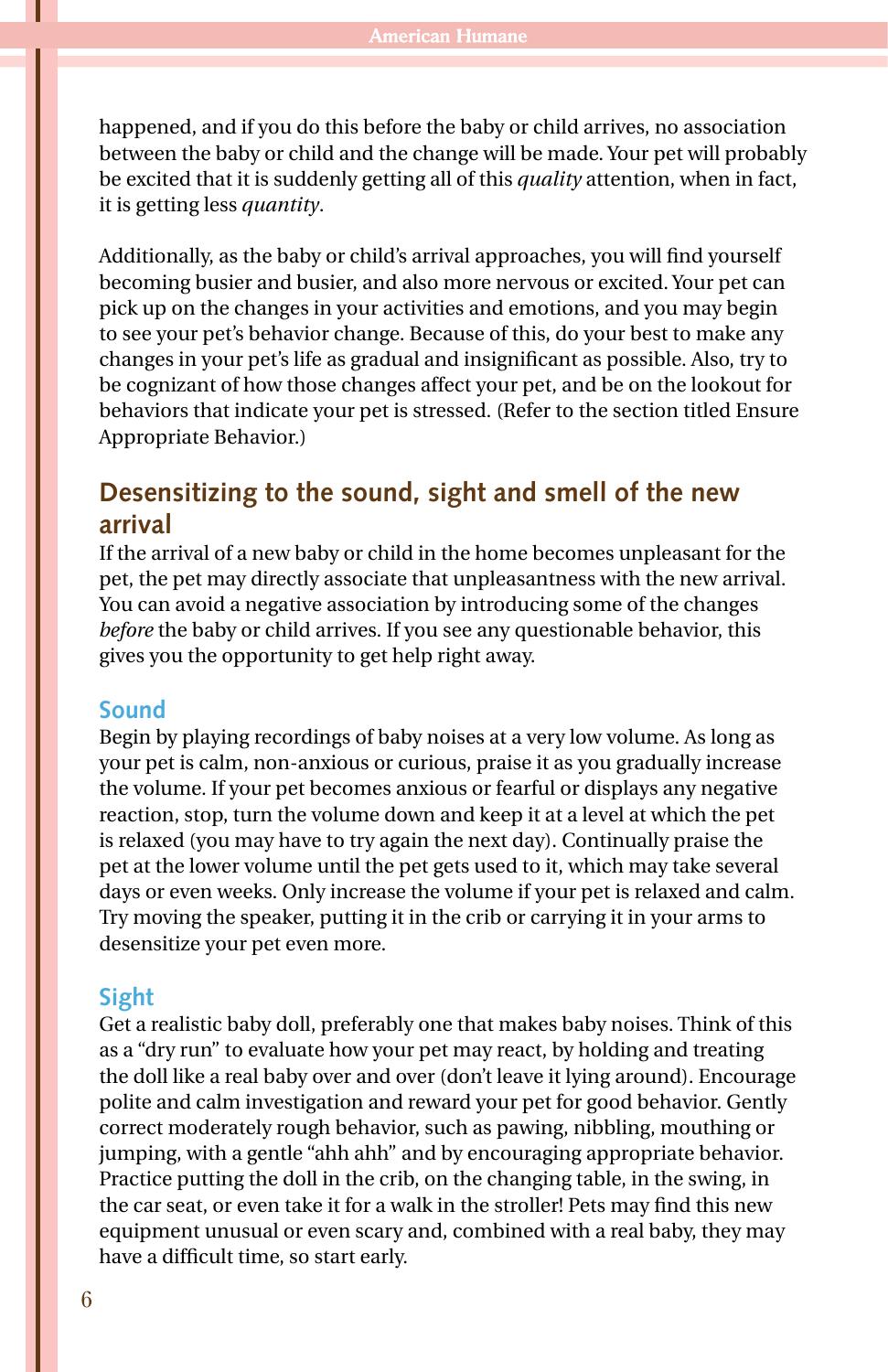

To desensitize your pet to children, this approach won't work quite so well with a child-size doll. Instead, try desensitizing your pet by having children you know visit. With dogs, you can try walking past children at a safe distance, such as past a playground, schoolyard or athletic field. Be sure to not allow your dog anywhere near the children. Always treat and praise your dog every time it sees a child, but be sure to avoid rewarding it if it displays any negative reactions, such as fear, aggression or stress. If your pet reacts in any way you find questionable when around children, contact a professional trainer or behaviorist right away.

#### **Smell**

Smells are very intriguing to pets. Begin introducing your pet to the smells of the baby by rubbing on the doll the baby products you plan to use and letting the pet gently smell it. The pet may not care, or it may be overly curious.

When the baby is born, have a helper bring the baby's cap home for the pet to investigate (a receiving blanket works almost as well). Be sure to not use the cap or blanket that is placed on the baby immediately after birth, as it will have blood and other overly stimulating smells. Instead, use an item that was placed on the baby after it was bathed, place it on the baby doll, and introduce it to your pet in a calm, controlled manner. Never let the pet take the doll or the item in its mouth — treat it like the real thing. If you are adopting or fostering a child, do your best to obtain a piece of clothing from the child. Let the pet smell it to its heart's content, while you praise and encourage appropriate interactions.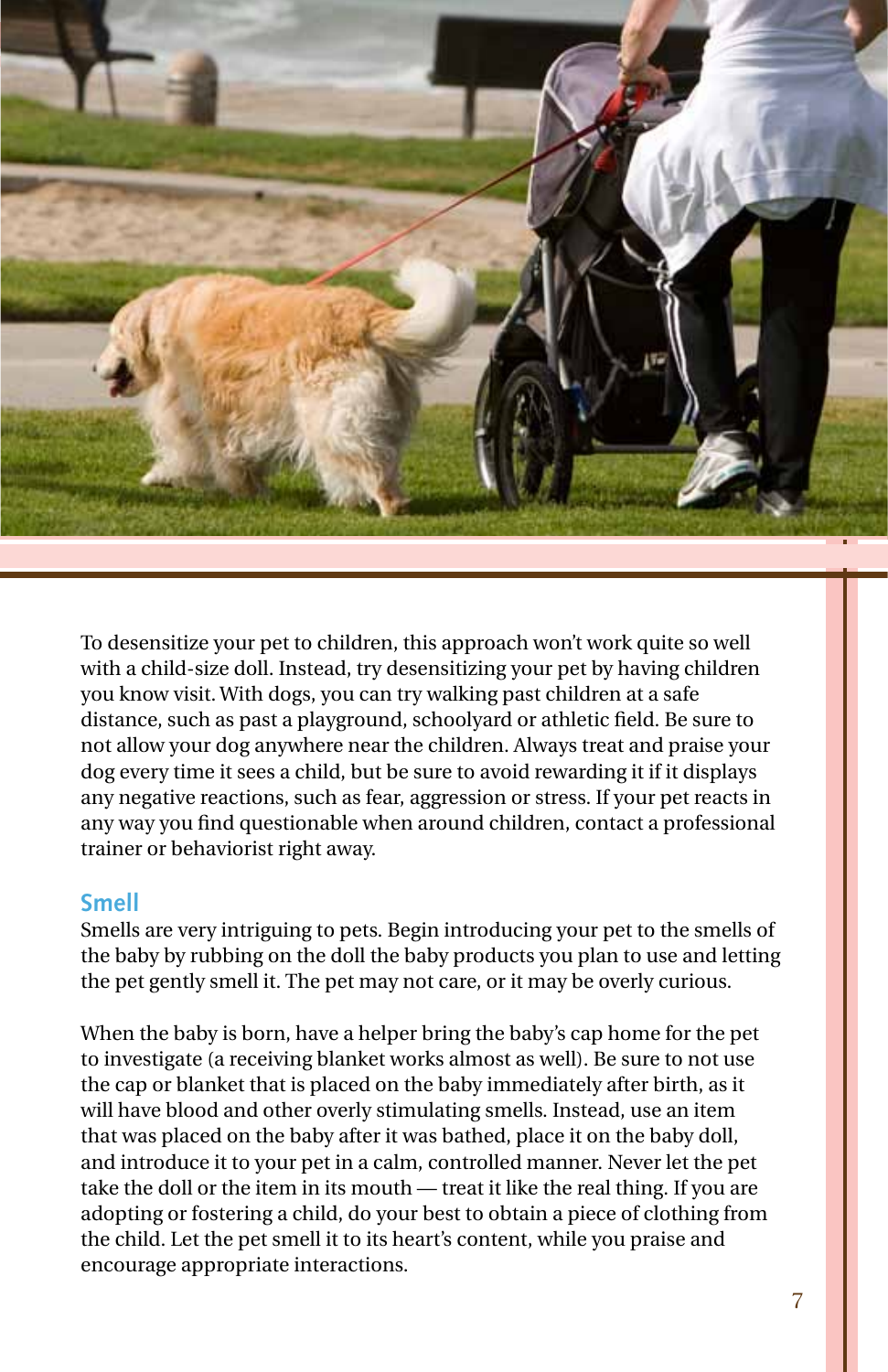

If you begin desensitizing your pet early, you can address potential problems, help your pet gradually adjust and alleviate some of your own concerns. If your pet displays any behavior that concerns you, be sure to contact a professional trainer or behaviorist right away. Do not ignore it — this is your opportunity to address it while you still can.

**For more information:**

www.animalbehaviorassociates.com/training-preparing-fido.htm www.beprepared.net/tools\_cryingbaby.html *(right-click on "Click here" and select "Save target as")*

### **Relocating your pet's living quarters**

Many people keep crates, dishes or caged pets in a spare room, soon to be the nursery or child's room. If you have to relocate your pet to make room for the new addition to your family, put serious thought into where and how you will move the pet — and begin early.

For example, when moving a bird cage, avoid locations near windows and outside doors, which often are too drafty and can make birds sick. When moving a fish tank, avoid locations near windows, where temperatures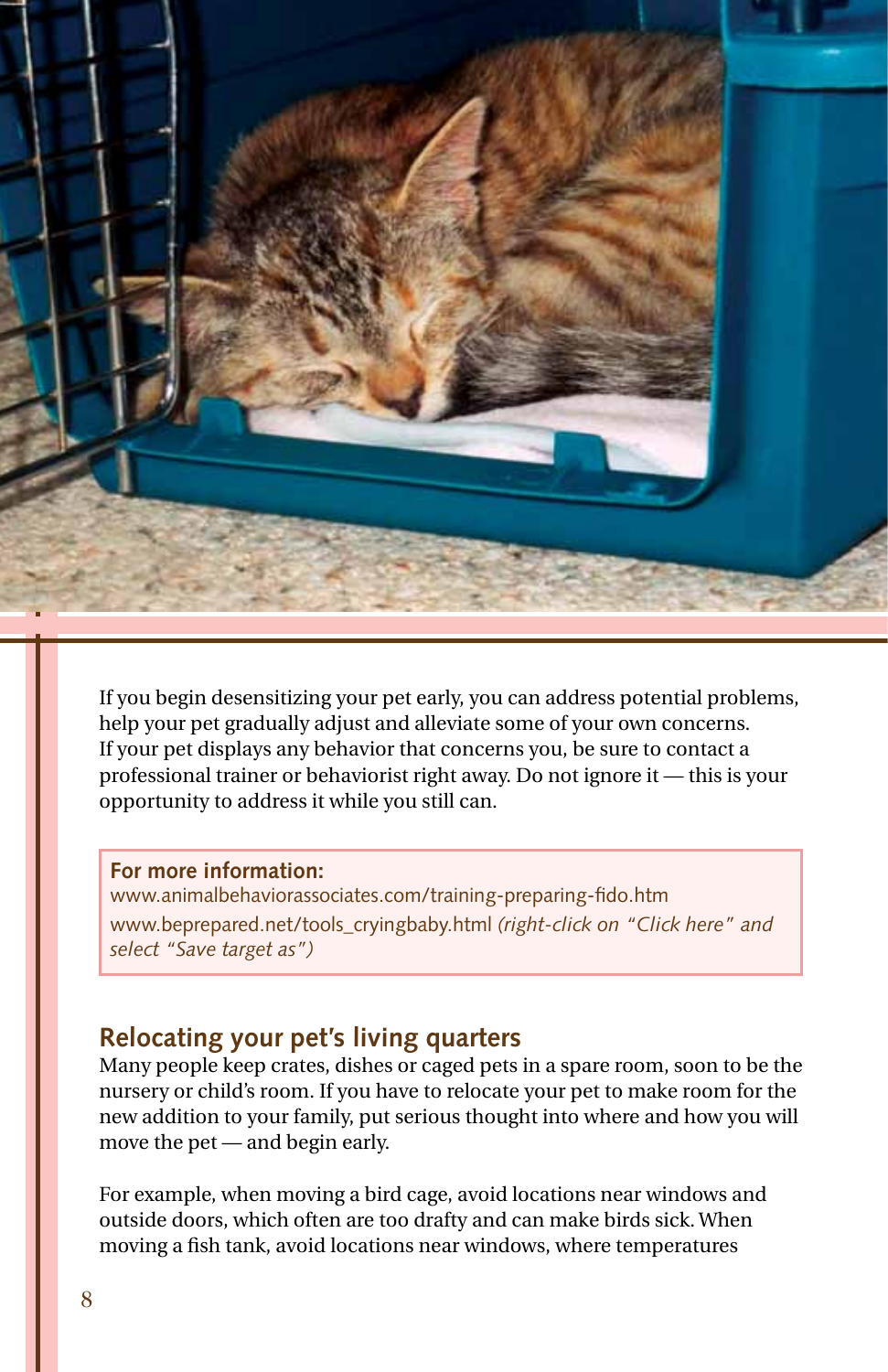fluctuate too much and sunlight can cause an overgrowth of algae. Also, many pets, such as birds and rabbits, become extremely stressed in response to changes in their housing. If you have a pet that is sensitive to stress, make changes slowly or contact someone who specializes in your pet's species for advice.

Many families wait too long and, when their pet doesn't adapt, end up having to find it a new home or put it outside when the baby or child arrives. Keep in mind that domestic animals are not suited to living outside year-round in most climates. Also, dogs, cats and rabbits are social species that do not thrive in isolation. Please consider the physical and emotional health of your pet when making a transition.

### **Dogs in beds and on furniture**

Being allowed on furniture and beds puts a dog at eye level with a baby or child, who the dog may perceive as a threat or as competition for resources: Some dogs see beds and furniture as property and become possessive of it. If your pet is possessive of anything, be sure to seek help from a professional. Further, having a pet at eye level with a baby or child increases the chance of a bad experience — even a happy dog innocently jumping up may accidentally injure an infant.

Your best bet is to keep dogs off all beds and furniture, *before* the baby or child arrives. There will be nights when you bring your baby or child into bed with you, or you are changing the baby on the couch, or your toddler is eating a snack in the recliner. These are all situations in which an untrained dog may jump up and could accidentally cause injury. Do not expect an untrained dog to know it should not jump up on the bed when there is a baby lying there. Instead of waiting until after the baby or child arrives, prevent any potential for the dog to have negative associations with the baby or child by banning the dog from beds and furniture well in advance of the new arrival. By the time the baby or child arrives, you have eliminated potential danger and have a better-behaved dog. If you have difficulty implementing this, be sure to contact a professional.

#### **Relocating litter boxes**

If you have a cat or a rabbit that is litter-trained and you decide to move a litter box, be sure to begin moving it gradually, far in advance of the new arrival. Simply relocating the litter box days before the baby or child arrives may result in "surprises" on your carpet or couch. Instead, move the litter box no more than one foot per day, closer and closer to its final destination. While this may be an inconvenience in the interim, it will eliminate larger (and messier) inconveniences later on.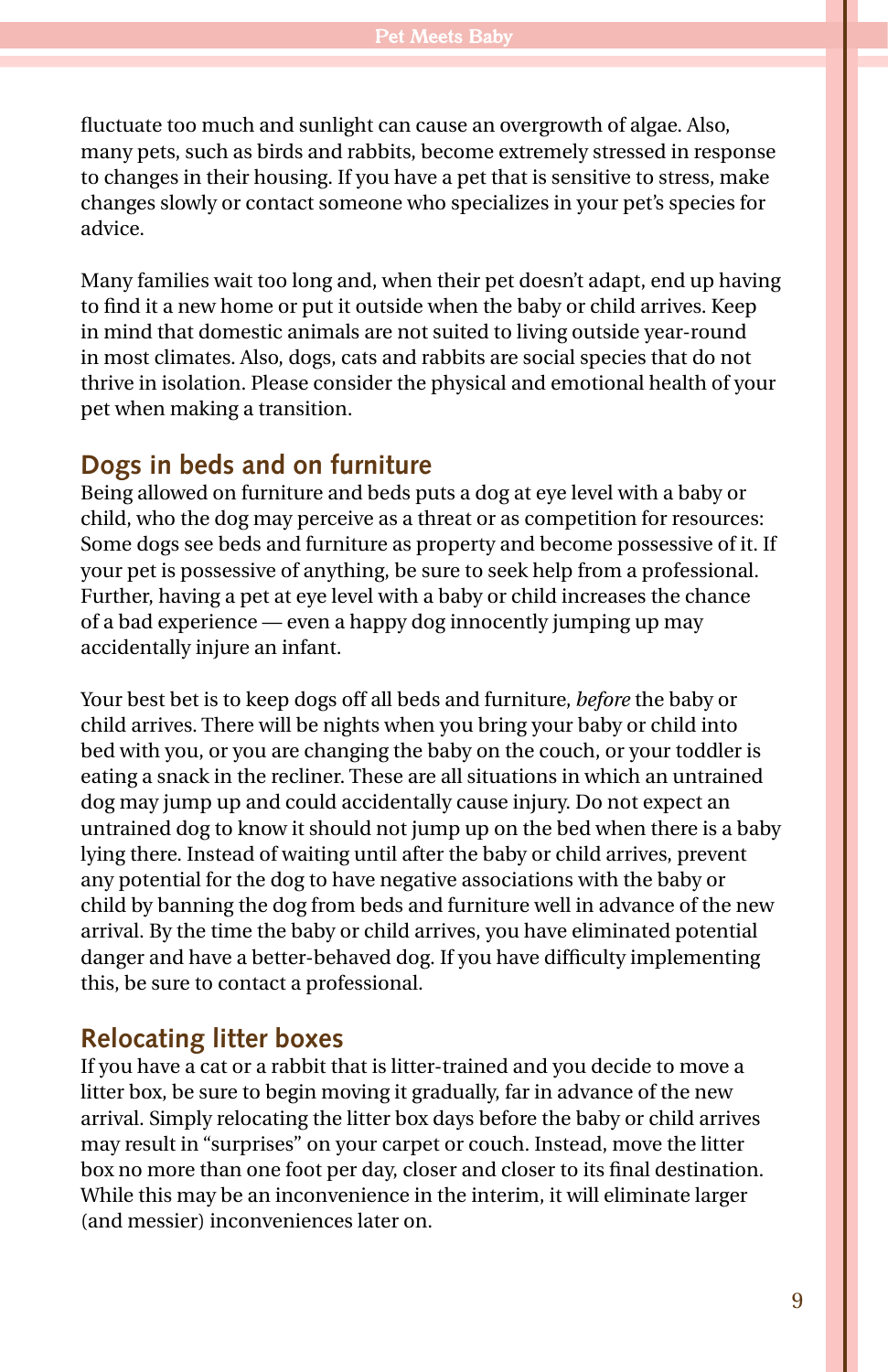

#### **Here are some other tips that can help:**

- Do not place litter boxes near noisy appliances, such as washers or refrigerators.
- Be sure to have one litter box on each level of multi-level homes, especially for elderly pets.
- Be sure to scoop every day and wash litter boxes once per week with a mild dish detergent (pregnant women should have someone else scoop the boxes — see the section on Health and Disease Concerns).
- Avoid deodorizers in or around litter boxes these products may smell nice to you, but they are often a deterrent to pets.
- Avoid plastic liners, changing brands of litter and scented litter.

#### **For more information:**

www.americanhumane.org (type "litter box" in the search box) *The Fastidious Feline: How to Prevent and Treat Litter Box Problems* by Patricia McConnell

# **Appropriate knowledge of your pet's species**

Whether you have a dog, a rabbit, a snake or an iguana, make sure that you research how to properly care for your species of pet. Excellent resources can be found through the internet, libraries, special interest groups or by speaking to a veterinarian who specializes in the particular species. Many pets have very specific needs that you may be unaware of, as information changes over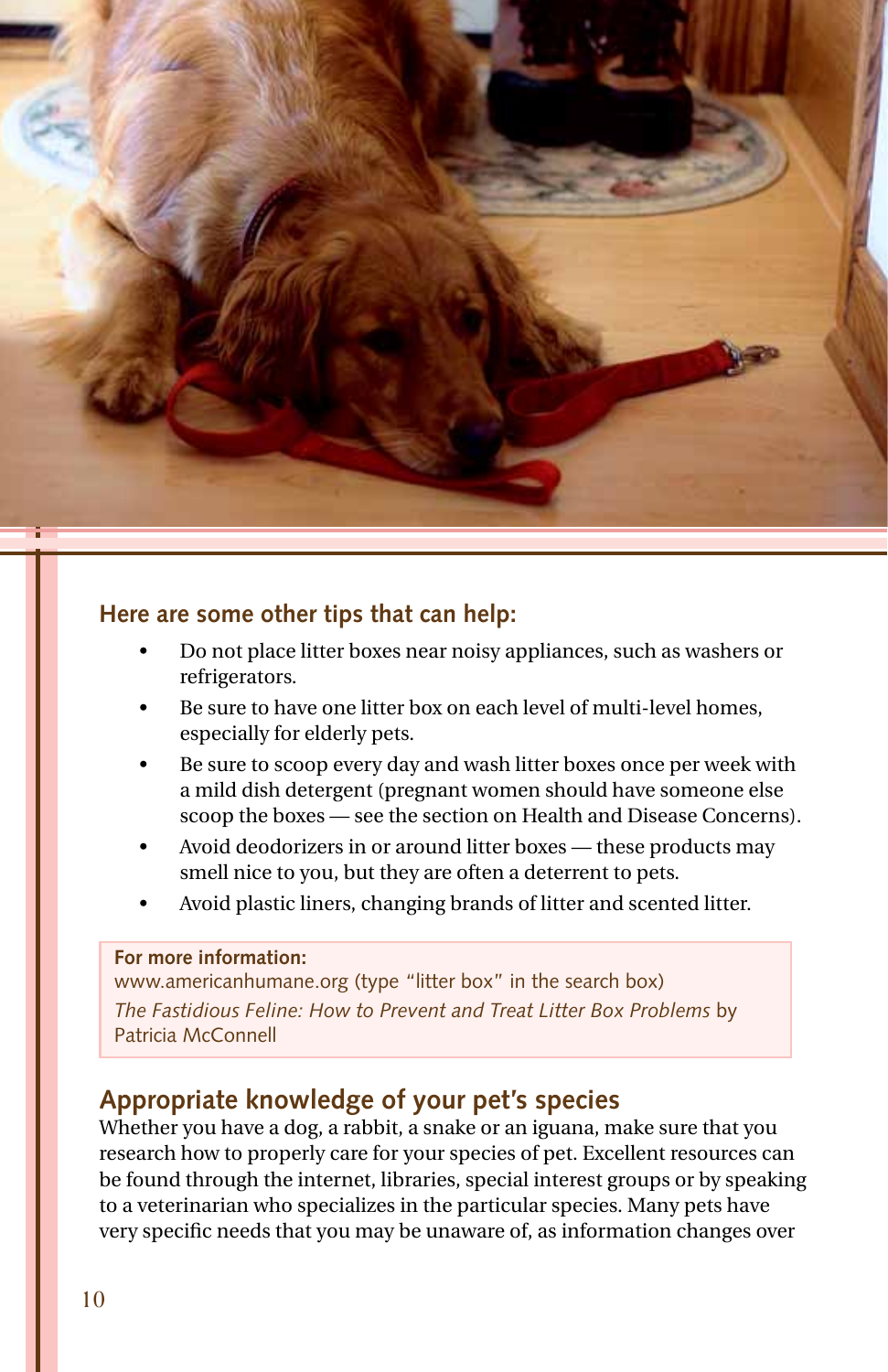time. Also, commercial pet products may not be the best choice. For example, did you know that *cedar chips are dangerous for all small animals* and *wood chips of any kind are dangerous for most small pets?* Did you also know that many commercial foods are nutritionally imbalanced and some commercial treats are unhealthy for pets? We recommend that you research information about what your pet needs, as many species have different requirements. By searching reliable sources of information on the internet, speaking to a veterinarian who specializes in small animals or exotic pets, or contacting species-specific rescue organizations or your local animal shelter, you should be able to locate great information about the type of habitat, diet and other needs of your species of pet.

#### **Mental and physical exercise**

Like people, many pets can become bored quite easily. As the arrival date approaches, you will likely find you have less and less time to exercise and interact with your pet, and your pet may become confused. Pets that are frustrated, stressed or bored may engage in destructive behaviors (shredding the couch, chewing shoes, self over-grooming, feather plucking, etc.), house soiling, excessive vocalizations and more. Your pet may be trying to communicate to you: "I'm bored" or "I miss you."

Petsitters, dog walkers and doggy daycare are some examples of how you can still provide plenty of exercise for your pet. Enrolling in a training or agility class or joining a flyball or Frisbee group are other fun ideas. If you do not have facilities close by or cannot afford them, try enlisting the help of neighbors, friends or family.

Another great way to entertain your pet is through the use of interactive toys. By putting tasty, healthy treats in toys, you can get your pet to engage in physically and mentally challenging activities. Almost all pets can benefit from interactive toys. For more ideas, see the resources in the "For more information" box. To prevent injury, be sure to always supervise pets while playing with toys.

#### **For more information: Birds**

www.avianweb.com www.parrotchronicles.com www.parrotpages.com www.parrottoy.com www.parrotzoo.co.uk www.tlcparrottoys.com

#### **Dogs**

www.bustercube.com www.busybuddytoys.com www.kongcompany.com

#### **Petsitters**

www.petsitters.org www.petsit.com

#### **Rabbits**

www.bunnybytes.com www.rabbit.org www.rabbitstop.com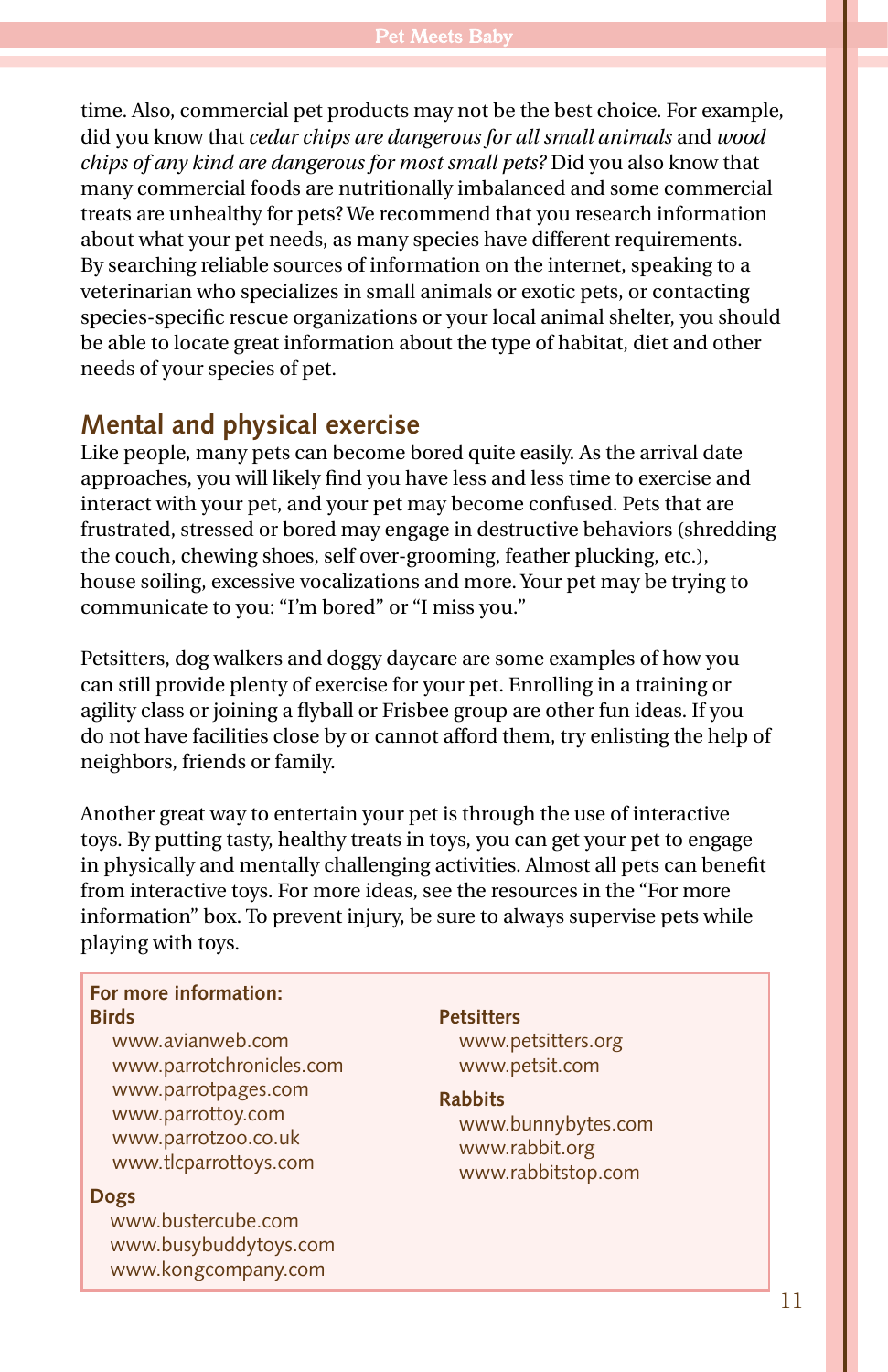#### **Asking for help**

Some people are alone when they are pregnant or adopting and may need help — with litter box cleaning, cleaning animal cages, and exercising and training pets — before the baby or child arrives. Also, while you are away, picking up the child or during the hospital stay, you may need a petsitter. Finally, right after giving birth, especially in the case of a Caesarean section, many women will need help caring for their pets. If you think you may need help at some point, don't wait until the last minute. Begin early by enlisting a neighbor, friend, co-worker or family member to help with cleaning, exercise or training duties. You may also be able to hire help for some tasks. Begin far in advance, so your pet can get used to this new person. If you are new to an area, call around and find a reputable and insured petsitter. You can also contact your local humane society or animal shelter for references or suggestions.

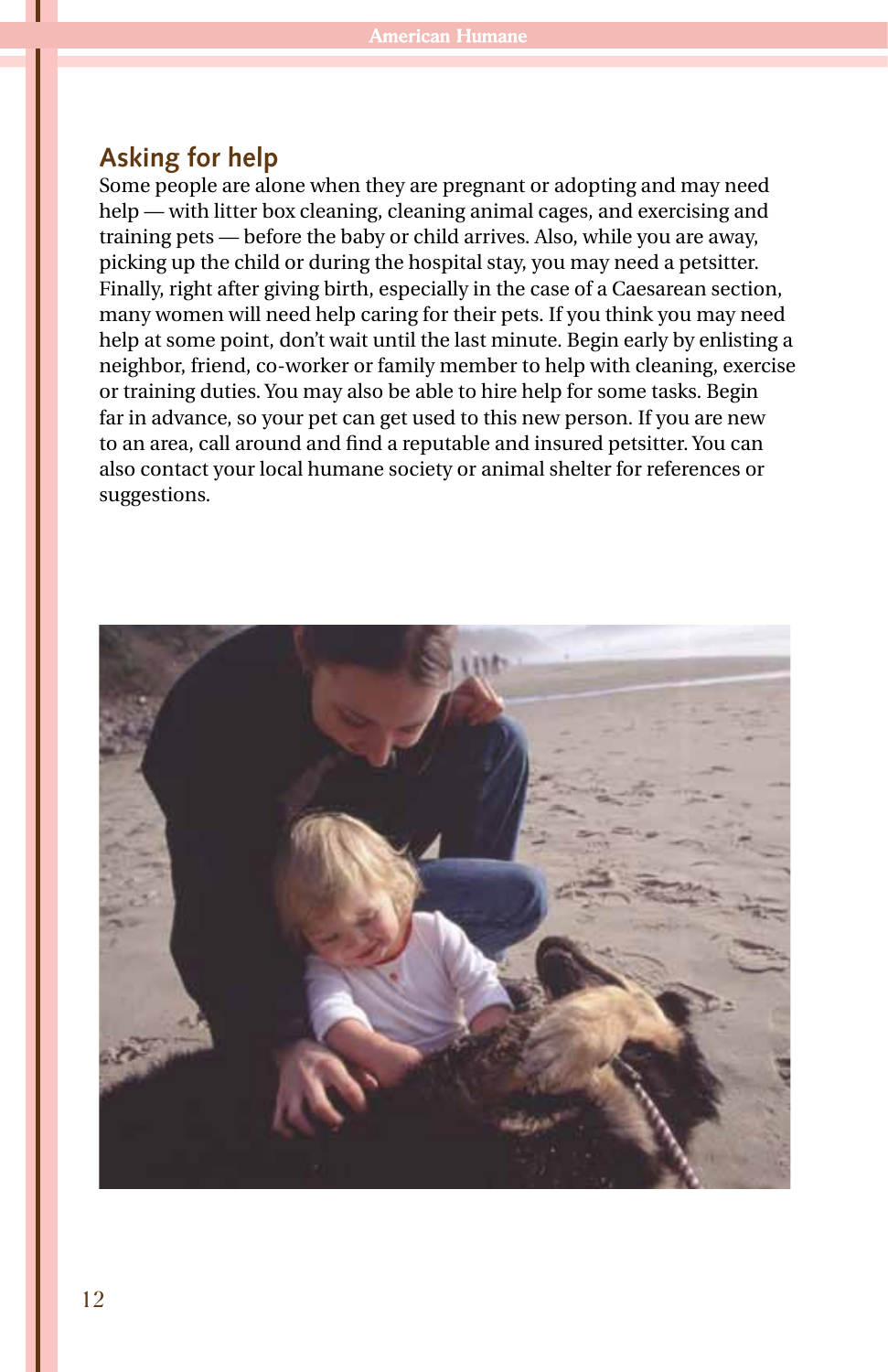

# Ensure Appropriate Behavior

### **Evaluate and train appropriate manners**

When a baby or child is joining your family, it is important that your pet displays appropriate manners around family members — including other pets, guests and children — and amid distraction. Such behaviors must be in place far in advance of the arrival of the baby or child, so be sure to start early!

Certain behaviors may pose problems when the baby or child finally arrives. If you suspect there may be an area of concern when the child or baby arrives, you must address it as soon as possible, and professional help may be required. Do not put it off, or the consequences could be serious: Your baby or child could get hurt or you may be forced to give up your pet. By starting the training early, you should have plenty of time to modify undesirable behaviors long before the baby or child arrives.

Below are just a few examples of pet behavior that require immediate and early attention:

- Any form of aggressive behavior toward family members
- Any form of aggressive behavior toward other animals
- Anxious or fearful behavior
- Rude behavior (such as snatching treats or toys, barreling through people, jumping up, door dashing, etc.). Rough play (such as using teeth or claws, grabbing clothing, etc.)
- Lack of training in commands such as sit, down, stay, off, come, etc.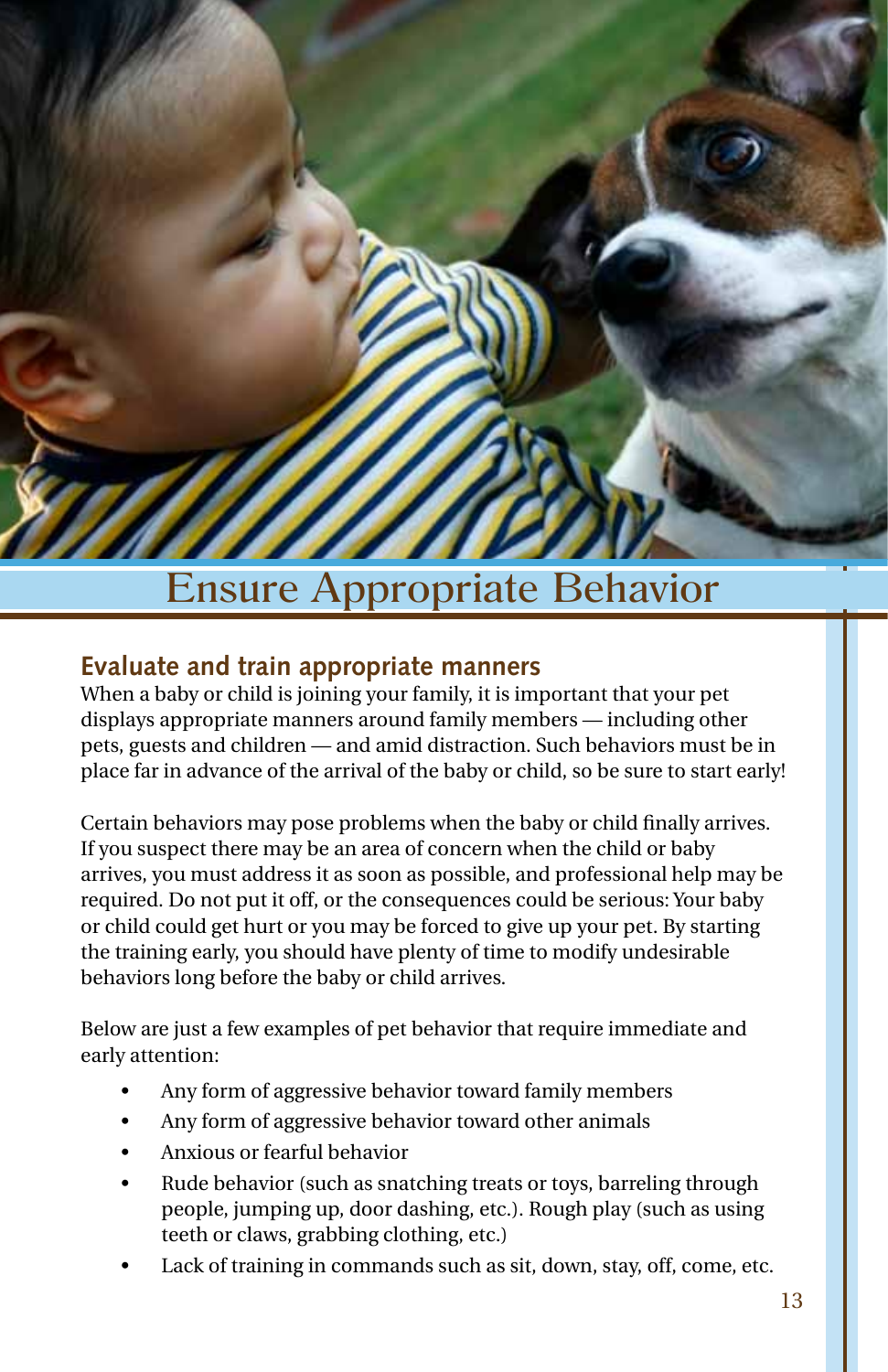#### **For More Information:**

*Guide to Humane Dog Training* by American Humane, www.americanhumane.org (type "behavior & training" in the search box) *Scaredy Dog* by Ali Brown (for fear-based dog and human aggression) *Mine! A Practical Guide to Resource Guarding in Dogs* by Jean Donaldson *Feeling Outnumbered? How to Manage and Enjoy Your Multi-Dog Household* by Karen London *Feisty Fido: Help for the Leash-Aggressive Dog* by Patricia McConnell *I'll Be Home Soon! How to Prevent and Treat Separation Anxiety* by Patricia **McConnell** *The Cautious Canine: How to Help Dogs Conquer Their Fears* by Patricia

#### **Never punish warnings**

**McConnell** 

If your pet displays any negative behavior, such as growling, hissing or questionable body language, during any interaction with the baby or child (or the baby doll, when desensitizing the pet), be sure to never punish it. Your pet is letting you (and the baby or child) know it is uncomfortable, and it is communicating in a normal, natural and appropriate manner. Yelling at or correcting the pet will not make it adjust better. In fact, you may be teaching your pet that warning is a bad thing, and next time the pet may skip the warning and go straight to aggression. Warnings are good — they give you time to address the situation. Additionally, just because your pet reacted negatively to the baby or child does not necessarily mean you need to give the pet away; this may be an issue that can be remedied. Contact a professional trainer or behaviorist right away. Never attempt to address aggression or questionable behavior on your own.

#### **Signs that your pet is stressed**

When animals are stressed, they are more likely to feel the need to protect themselves ("fight or flight" response). Just like if you are having a stressful day, you may snap at someone — it doesn't mean you are a bad person, it just means you are stressed. If you believe your pet is feeling stressed, anxious, nervous or fearful, make sure your baby or child is not near it. Also, babies and children should never be around any animal that is in heat, giving birth or with its young.

Give your pet some space and a quiet place. Also, be sure to identify the trigger of the stress, as it may be your baby or child. If this is the case, you should find a qualified behaviorist or trainer right away.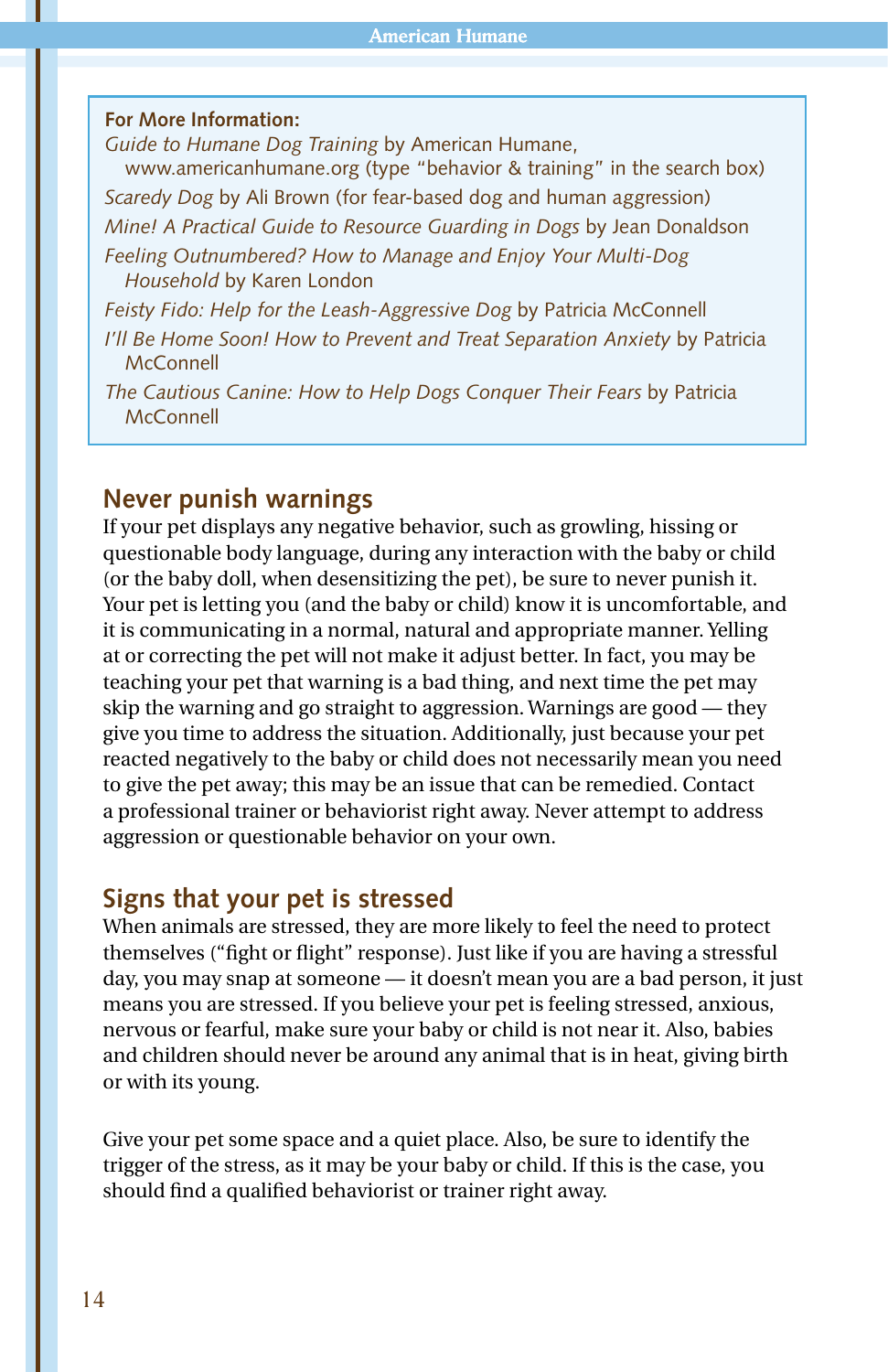Some signs your pet may be stressed:

- Panting or rapid breathing
- Pacing or excessive movement (frantic, escape behavior)
- Freezing or backing away (avoidance behavior)
- Charging forward, batting or snapping
- Dilated, large pupils
- Hunched, tucked-up body posture, silence (trying to become invisible)
- Fluffed fur or feathers, vocalizing, posturing, charging (trying to look intimidating)

Some situations likely to cause a pet stress:

- Parties, holidays or other events where people gather with higherthan-normal excitement or activity
- Just prior to or during storms
- • During veterinary exams, baths, nail trimming, etc.
- When sick or injured
- When eating or chewing on a bone or toy
- When in heat, giving birth or with its young
- Changes in household routines

#### **For more information:**

Finding a Veterinary Behaviorist: www.veterinarybehaviorists.org, click on "Find a Behavior Specialist"

Finding a Behaviorist or Behavior Consultant: www.animalbehavior.org/ ABSAppliedBehavior/caab-directory or www.iaabc.org, click on "Find a Consultant"

Finding a trainer: www.apdt.org, click on "Dog Trainer Search"

Behavior problem tips:

www.americanhumane.org/behavior

www.ABRIOnline.org

www.apdt.com, click on "Pet Owners" www.avsabonline.org, click on "Pet Behavior Articles" www.ddfl.org, click on "Behavior Info & Classes"

Contact your local humane society, animal shelter, or veterinary clinic *How to Be the Leader of Your Pack…and Have Your Dog Love You for It*  by Patricia McConnell

### **What your pet is saying**

Animals use "body language" to communicate and to express their emotional state. Understanding what your pet is "saying" can help you respond appropriately to your pet. The following illustrations identify key body language of cats, dogs and rabbits.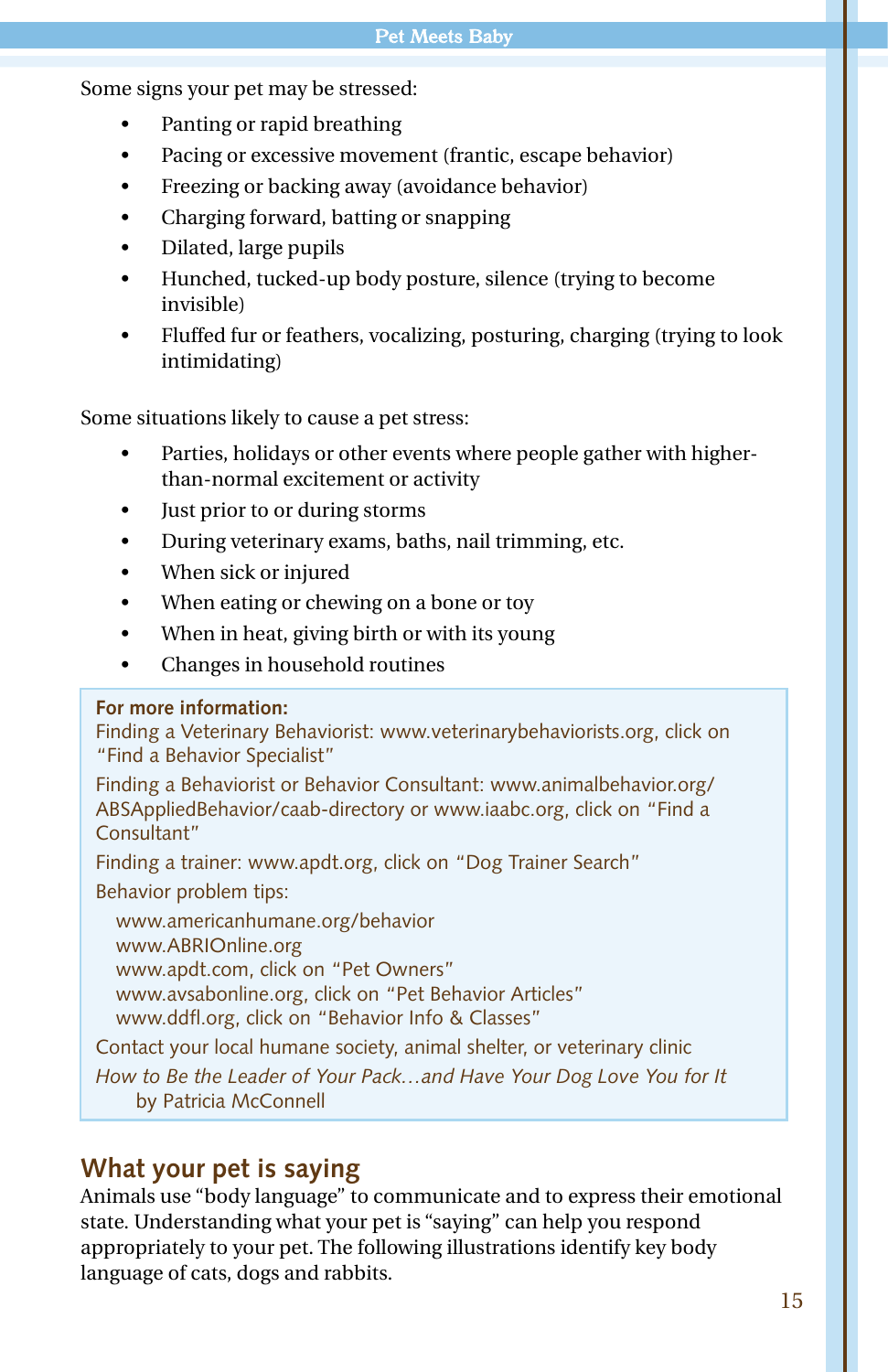# **What Your Dog Is Saying**





#### **Neutral**

Eyes, ears, mouth, body and tail are soft and relaxed. Head is up. May be panting and wagging.

#### **I want to play!**

Eyes alert but soft, ears forward and alert, head low. Mouth may be open, may be barking or panting. Front end bowing down with back end raised ready to pounce. Tail up and wagging.

#### **You're the boss!**

Corners of mouth pulled back and tense, tip of tongue may flick. Eyes soft, ears flat back, head low. Tail tucked, tip may be wagging. Body low, weight shifted back, front paw may be raised. May show belly or dribble urine.







#### **What's that?**

Eyes staring and hard, ears forward and alert, mouth tense, head up, weight shifted forward, body tense, hackles may be raised. Tail straight, tense, may be bristled, may have stiff wag. Examining situation, potential to quickly turn into aggression or play.

#### **Back off!**

Eyes staring and very hard, ears forward and tense, mouth very tense, teeth bared, nose wrinkled, may be growling or barking. Head forward, tail high, bristled and may be wagging stiffly. Hackles raised, weight forward, dog ready to lunge.

#### **I'm afraid.**

Eyes wide with whites showing, gaze is averted. Tense body, weight shifted back, may be trembling or backing away, trying to look as small as possible. Head low, ears flat back, mouth tense and may be lip-licking or yawning, tail is tucked. Can quickly escalate into aggression if pushed too far.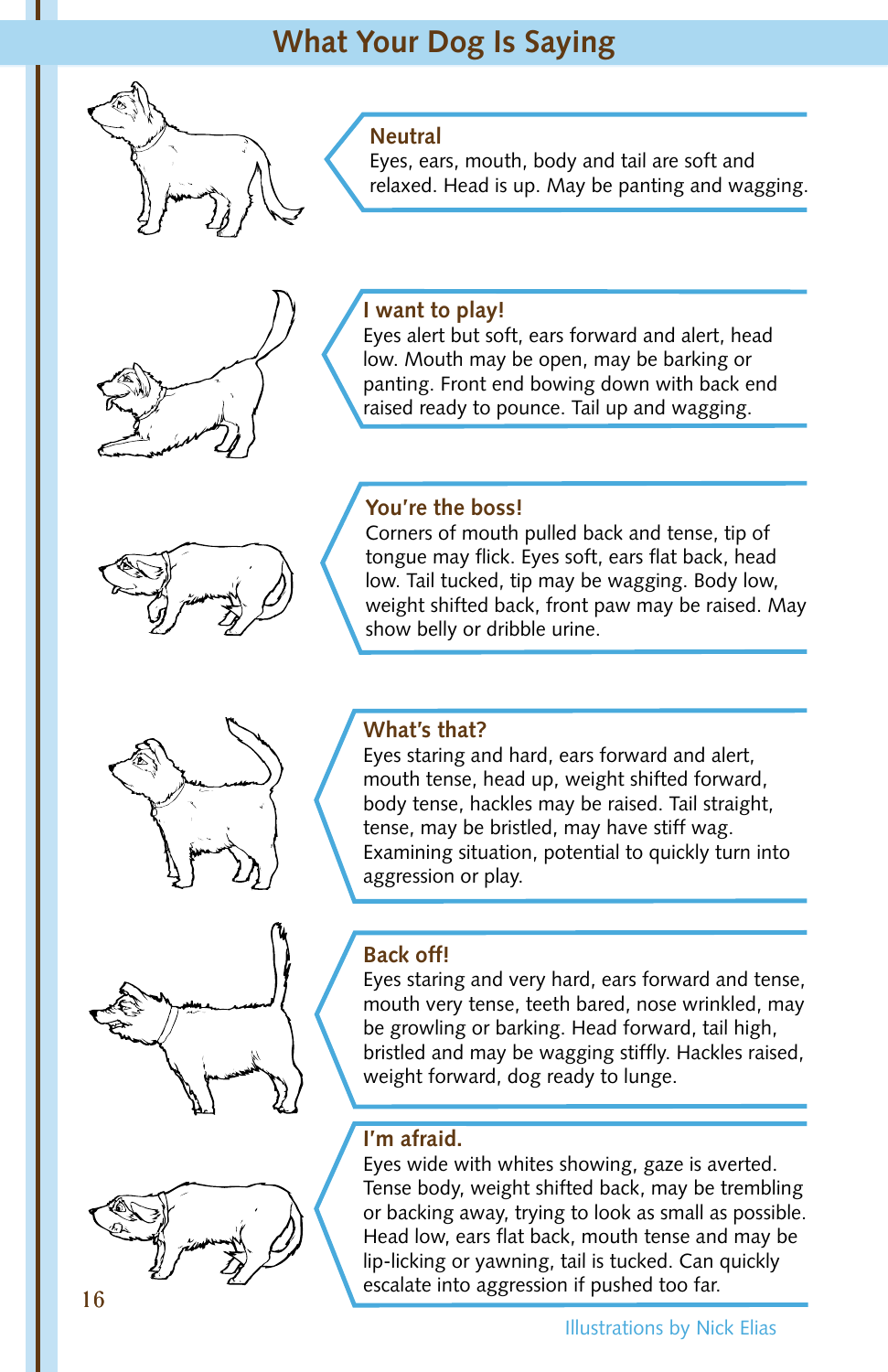# **What Your Cat Is Saying**

#### **Neutral**

Eyes soft and blinking, pupils small, ears up and relaxed, head up, body is relaxed. Tail relaxed, may be swaying gently.

#### **I want to play!**

Eyes hard and staring, pupils wide, ears forward and alert, head low, tail loose and flopping, body tense.

#### **Leave me alone!**

Eyes hard and staring, ears turned to the sides, head up, tail tense and flicking and flopping. Body tense, paws may be tense.

#### **What's that?**

Eyes staring forward, ears forward and alert, head up, tail up and tense. Body somewhat tense and confidently moving forward to investigate.

#### **Back off!**

Eyes hard, pupils wide, ears flat back against head, head low, teeth displayed, may be hissing or growling. Tail tense, curved and bristled. Body tense and turned to side, back arched, fur is bristled. Claws exposed and ready to swat.

#### **I'm afraid.**

Eyes hard, pupils very wide, ears flat back, head up and leaning back. May be growling or hissing. Tail tense, curved and bristled. Body tense, back arched, fur bristled. May be backing away (think "fight or flight").













# **What Your Rabbit Is Saying**

For a detailed explanation of additional rabbit body language and behaviors, see www.adoptarabbit.com/articles/2003/RabbitSpeak.pdf.

#### **I'm happy/content.**

Tooth clicking, bunny hops, or "binky," flopping onto the ground, feet stretched out, ears relaxed back, tail down.



# **I'm angry, afraid or stressed.**

May be growling or grunting, or stomping/ thumping, ears back and tense, tail up, charging.

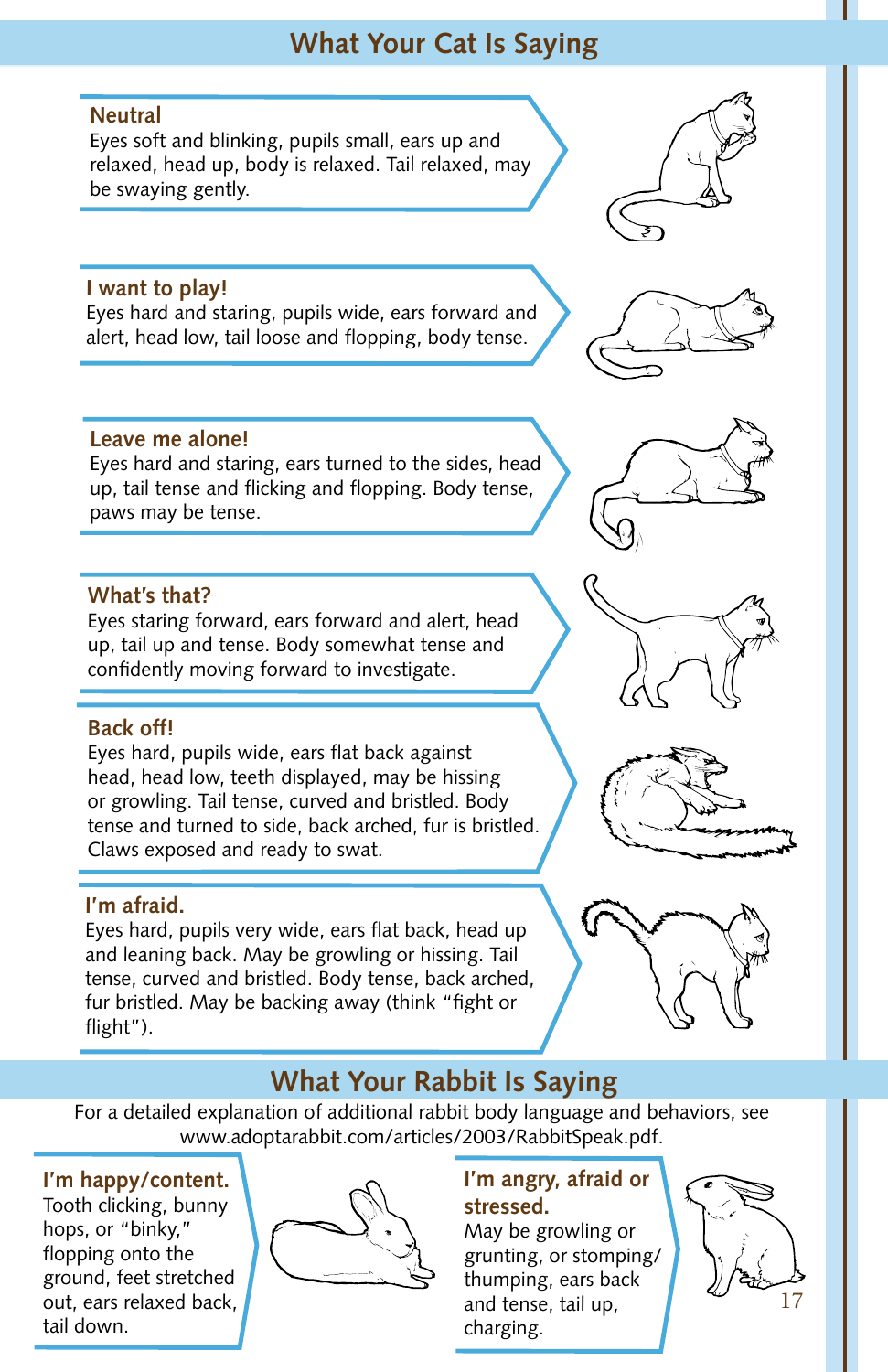

# The Big Day

*Congratulations!* The big day has arrived. Whether a baby was born or a child has been adopted or you are a new foster parent, your pet's first interaction is very important. Have a helper who your pet is comfortable with, and welcomes, come to the house to exercise your pet prior to your arrival. When you get home, greet your pet while the baby or child waits with your partner, a friend or a family member somewhere outside the house. You may have been gone for a few days, so your pet will probably have missed you. Let the pet greet and smell you, especially if you have just given birth, as you will smell very interesting to it. Once the pet becomes thoroughly reacquainted with all the existing household members, it's time to meet the new addition. Some pets may adjust quickly or ignore the new family member. However, if you are not sure how your pet will react, the following are some suggestions for introducing your pet to your new baby or child.

#### **Pet meets new baby or toddler**

Ask your helper to carry the baby or toddler into the house in his or her arms (not in the car seat) while you stay with your pet. If you have a dog, you may want to put it on a leash. If you prefer to hold the baby or toddler at this point, the handoff can be made. Multiple pets should meet the baby or toddler one at a time, and you or your helper (household member, friend or relative) should encourage happy, relaxed greetings from the pet while gently correcting any rough or forceful behavior with a verbal "ahh ahh." If your pet displays any questionable behavior, remove the baby or toddler — not the pet — from the area (do not punish the pet!) and try again later. If your pet displays aggression at any time, contact a professional right away.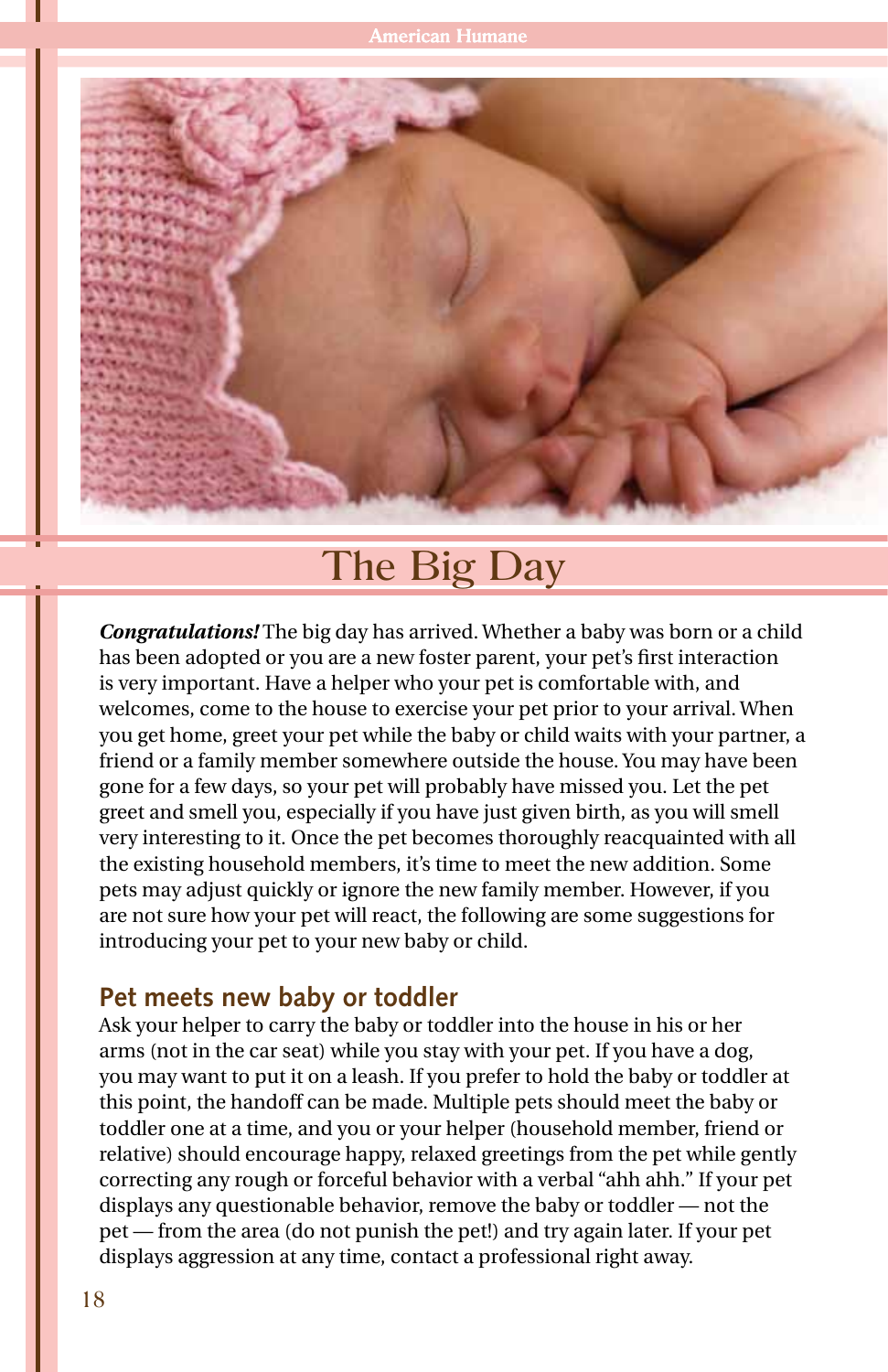### **Dog meets older child**

If you have adopted or are fostering an older child and you have a dog, your best course of action is to have them meet outside of the home, weather permitting. After you have reacquainted, take your dog outside on a leash walk. Have the child and your helper join you and continue the walk until the novelty of the dog has worn off for the child and the dog has adjusted to the child's presence. Have the child toss some treats to the dog. If you have more than one dog, they should meet the child one at a time. If weather does not permit an outdoor greeting, you will have to let them meet indoors. Make sure it is in a large, open room and have the dog on a leash.

### **Other pets meet older child**

If the pet is interested, encourage polite greetings from both parties. If the pet is hesitant or nervous, encourage the child to ignore the pet and go do something else (such as investigate the home, go see his or her new room, have a snack, etc.) to allow time for the pet to adjust — at its own pace and the novelty of the pet to wear off for the child. The child and pet should be kept separate until the pet is ready for interaction. Small children should not be allowed to hold small pets unassisted. With any pet, if you allow an over-enthusiastic child to greet an unwilling pet, the chances of success are greatly decreased. Once the pet has adjusted, ask the child to sit calmly while you introduce the pet. If you encounter any questionable behavior from the pet, contact a professional right away.

#### **Visitor traffic**

When a new baby or child joins your family, everyone you know may come to visit, and it may be as if your house suddenly has a revolving door. Make sure your pet is not a "door dasher" and is not aggressive toward guests. You may need assistance with this, but training should occur well before the baby or child arrives.

Alert guests to the presence of pets right away by placing a sign on your entry doors to bring their attention to the pet on the other side. The sign could say something like, "Please don't let the cat get out." Keep in mind that excited guests may become distracted, so be sure to always secure the doors shut. Ask guests to greet social pets, especially dogs, before greeting the baby or child. A pat on the head and a biscuit will usually do the trick, and it allows the pets to get their greeting out of the way. (You may wish to keep hand sanitizer around for guests to use before they touch a baby.)

If you have pets such as rabbits and/or birds that wander your home, be sure they are accounted for before the door opens — especially skittish rabbits and birds with unclipped wings. Put these pets in their enclosures to keep them safe when you know company is on the way.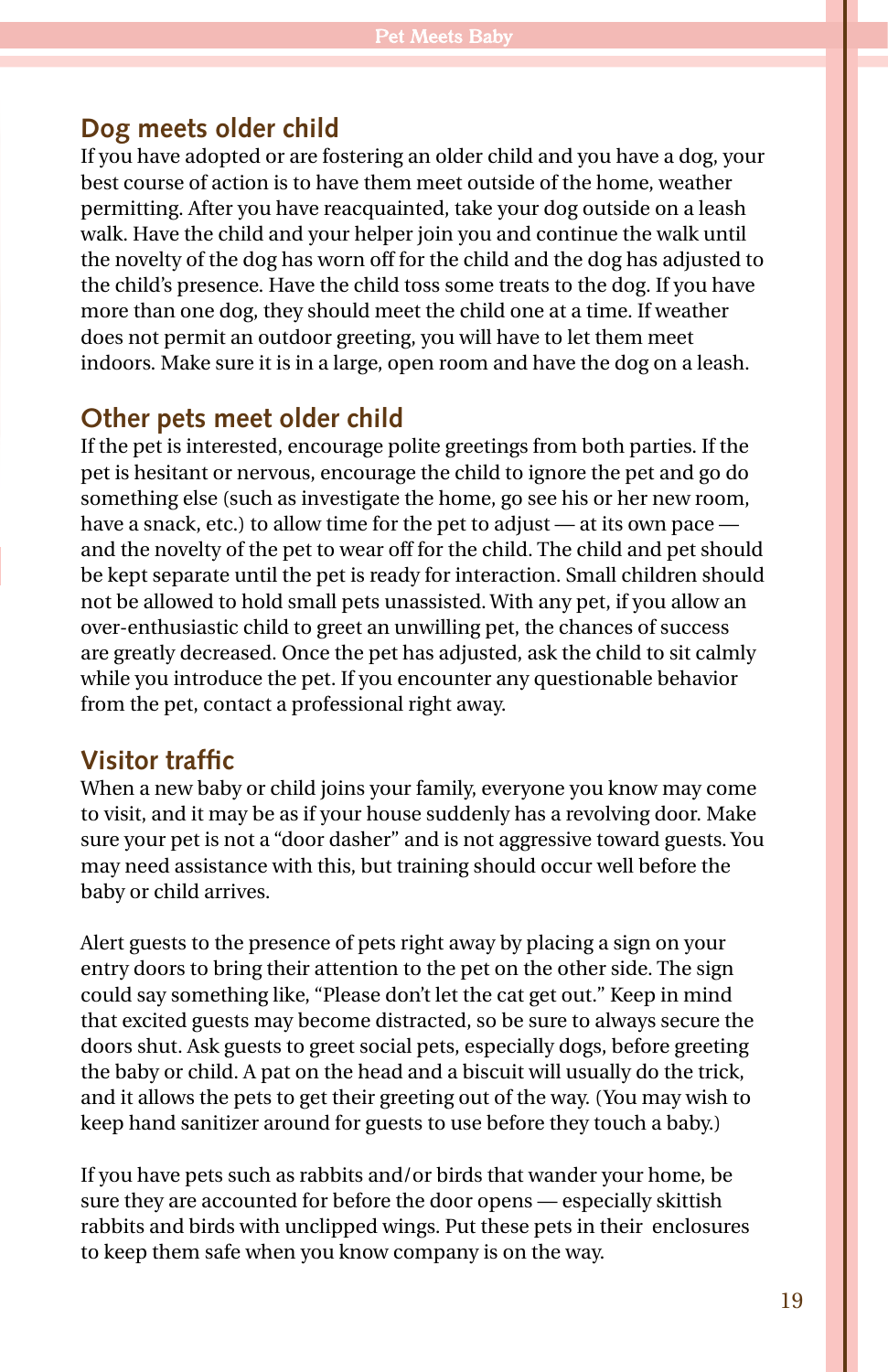

# Raising Kids Around Pets

By properly preparing ahead with your pet, you should have a smooth and enjoyable transition when bringing home your new member of the family. The next step is making sure daily life together is just as enjoyable for both your pet and your baby or child.

#### **Supervision**

The majority of dog-related fatalities and animal bites to children occur as a result of unsupervised or inappropriate interactions. Children should not be trusted around pets — regardless of the species — and pets should not be trusted around children. Adult supervision is crucial to ensuring safety.

It is normal for an animal to become curious about a newborn, as it looks, sounds and smells unusual, and many animals investigate new things with their paws or mouth. Animals do not recognize newborns as members of the family, or even as humans. Dogs and cats are predators, and it is normal for them to react to small creatures that move and sound unusual. This does not mean you necessarily have to give up your pet. Proper supervision and diligence will eliminate dangers in *most* situations.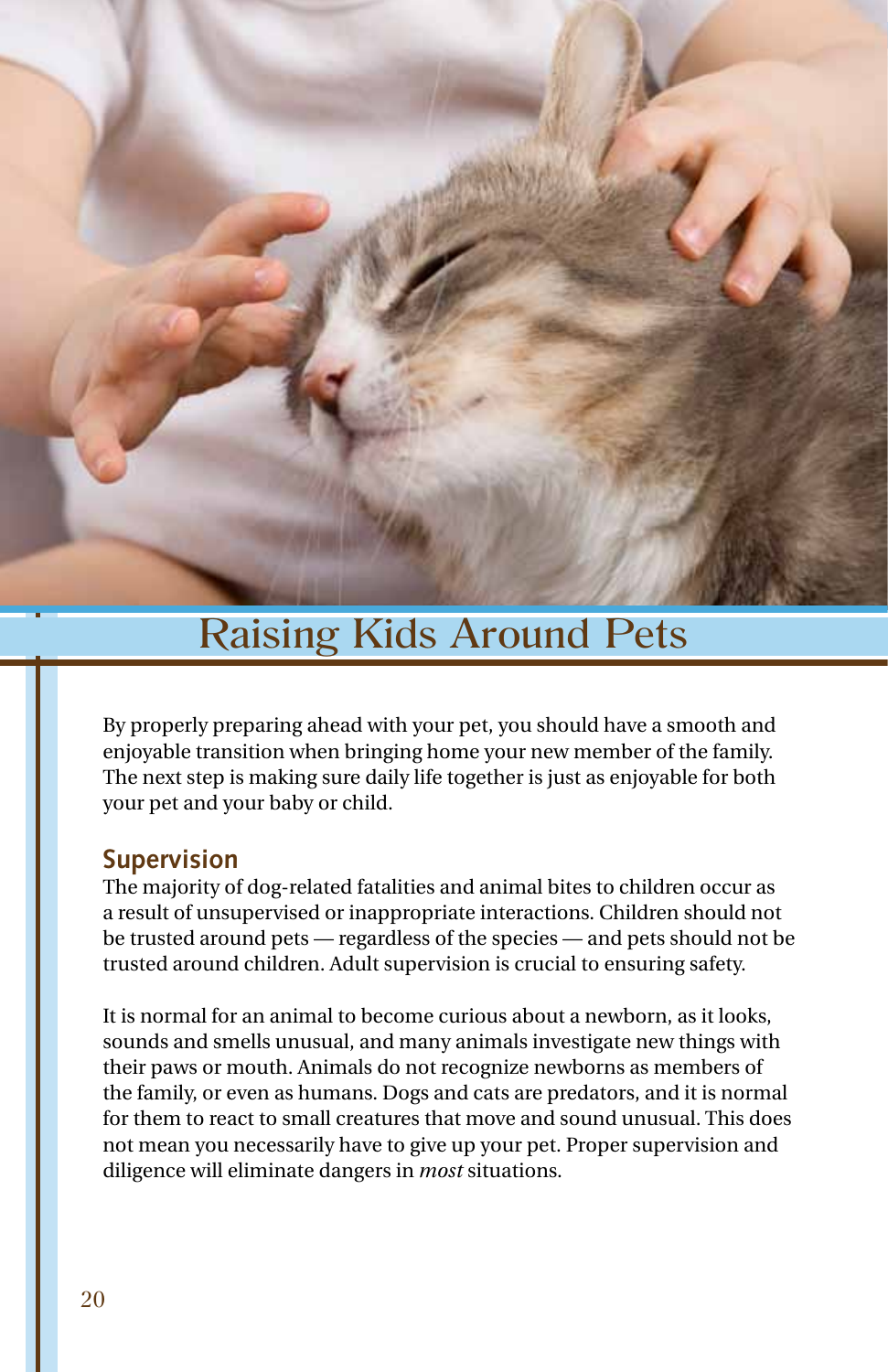Always play it safe — no "ifs, ands or buts":

#### **But my dog is small — he won't bother the baby.**

In October 2000, a 6-week-old baby was killed by her family's Pomeranian when her caretaker left the room to prepare a bottle.<sup>1</sup> This does not mean that all Pomeranians are dangerous or that the caretaker was negligent — it means a dog is a dog, regardless of size, and the potential for injury exists.

#### **But the baby is in the crib, she will be safe.**

Some dogs and most cats can get into cribs, and the nets that fit over cribs aren't pet-proof. The potential for investigatory bites, accidental scratches or predatory aggression poses too big a risk. Ban all pets from the nursery unless an adult is there to supervise.

#### **But I'll only be gone for a second.**

A bite only takes a second and, for a newborn, even a nip can be fatal. For a child, a bite to the face can leave emotional scars that last a lifetime. Even if you leave the room for only a second, remove either the baby/ child or the pet from the scenario.

#### **But my pet is a therapy pet — I trust her with the baby.**

Animals are animals, period. It doesn't matter how much you trust your pet or how well-trained your pet is. Investigatory bites can be fatal. Also, aggression is a natural, normal behavior, and any animal may engage in aggression if it feels threatened or confused.

#### **Appropriate interactions**

Your baby or child will likely be very interested in your pet. In fact, most children's first words are related to pets or animals. Your child may want to grab or chase your pet, but you must not allow those actions. Just like you don't allow your pet to have free access to your child, your child must be supervised and taught to behave properly around pets. Grabbing, chasing, pulling or other investigatory behaviors on your child's part, while completely normal, are not appropriate.

Begin by teaching your child how to properly approach and touch your pet: calmly, quietly and gently. Your pet should not be expected to tolerate shouting or grabbing, so if your child becomes overly excited, remove your child from the situation and try again another time. Both your pet and your child should learn that interactions can be fun and rewarding, not scary and painful!

<sup>1</sup> http://articles.latimes.com/2000/oct/09/local/me-34015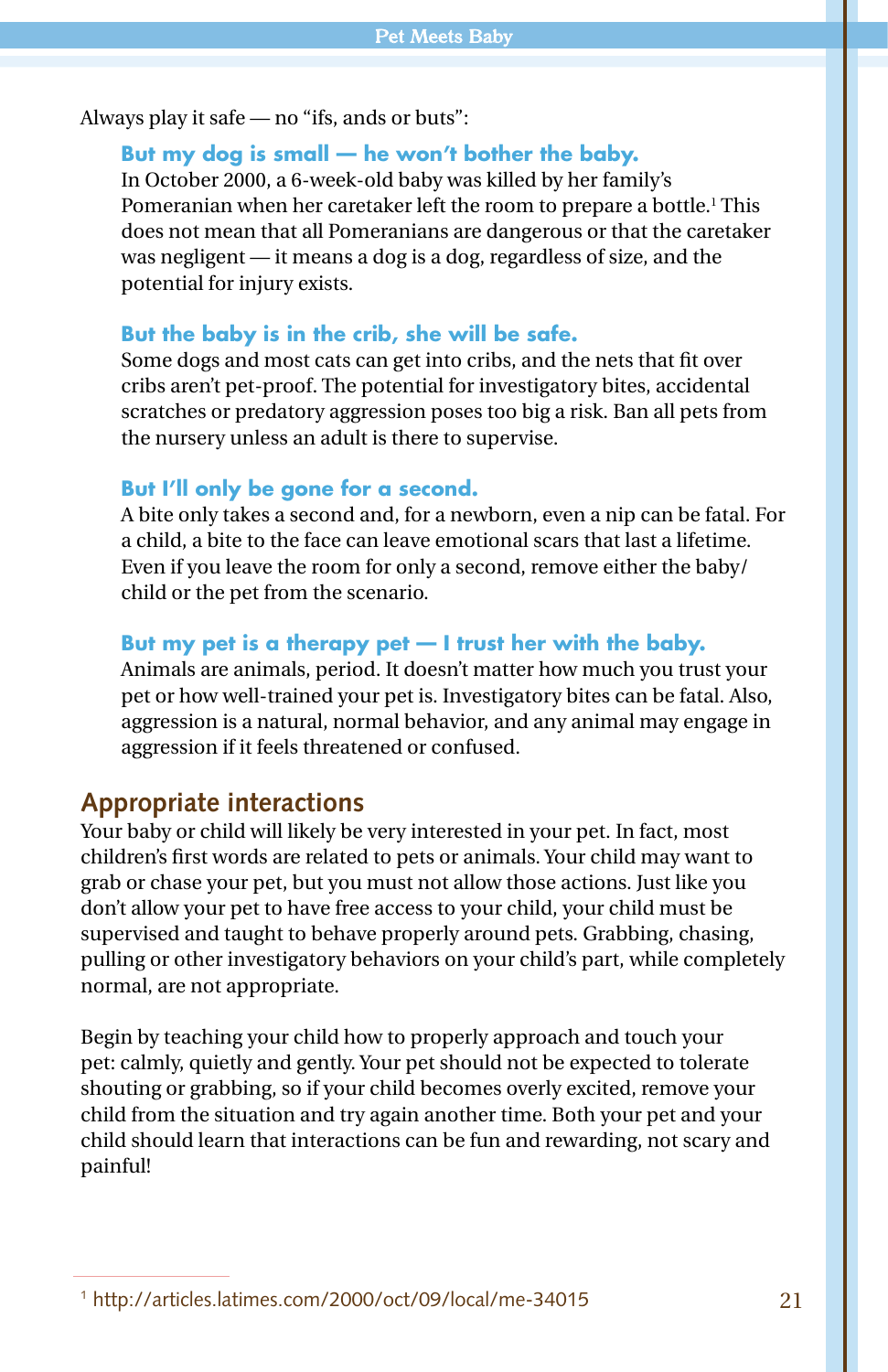Also, be sure to teach your child proper bite prevention. Children should leave pets alone during the following times:

- When pets are sleeping (whisper to wake pets up)
- While pets are eating or chewing on bones or toys
- When pets are in heat, giving birth or with their young
- When pets are stressed, sick or injured
- When pets are tethered, in a fenced area, in a car, in a crate, etc.
- When no adults are around
- In hot weather



We strongly recommend that you consider our *American Humane KIDS: Kids Interacting with Dogs Safely*™ program, which was created for children ages 4 to 7 years. This dog-bite prevention program includes a DVD, coloring book and activity sheets that teach children how to be safe around dogs, while focusing on empathy and respect. Please visit www.americanhumane. org/store for information on ordering *American Humane KIDS*.

### **Baby- and child-free zone**

Be sure to provide your pet with a baby- and child-free zone. The pet should have a calm, quiet spot where it can go and never be bothered by a baby or child. It is important to teach your child that this location is off-limits.

#### **For more information:**

*American Humane KIDS: Kids Interacting with Dogs Safely Your Dog and Your Baby: A Practical Guide* by Silvia Hartmann-Kent *Child-Proofing Your Dog: A Complete Guide to Preparing Your Dog for the Children in Your Life* by Brian Kilcommons and Sarah Wilson *Your Baby and Bowser* by Stephen C. Rafe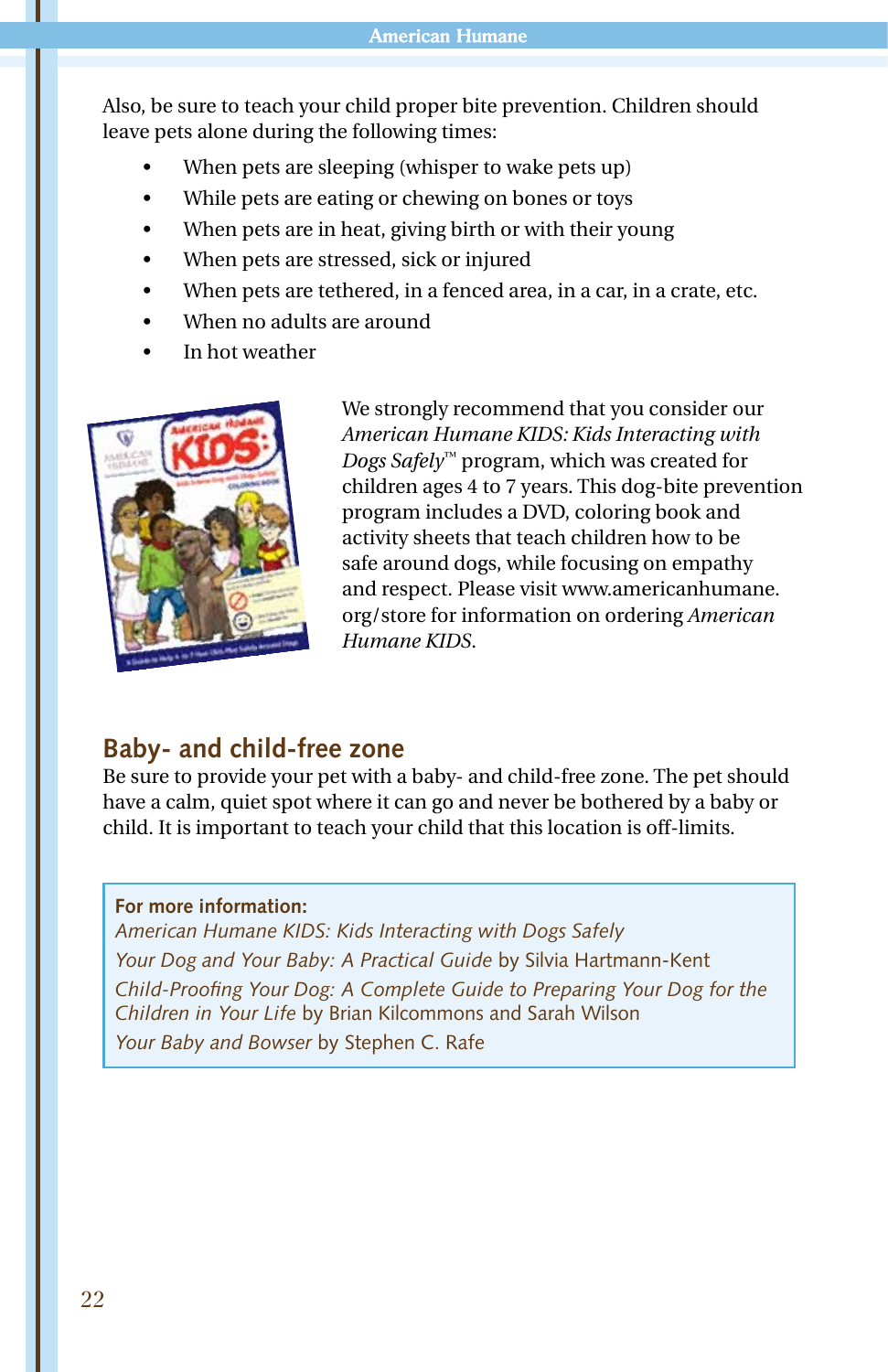

# Health and Disease Concerns

Schedule a complete exam for your pet to ensure that it is healthy inside and out and is up-to-date on all vaccinations. Be sure your pet is free of internal and external parasites, such as worms, fleas, ticks and mites. Be aware that some external treatments could be toxic to your child. Fecal exams, heartworm tests, dewormers, and flea and tick preventive treatment may be needed. Also, be sure to address any sore spots that may cause pain to your pet — such as hot spots, injuries, arthritis, etc. When a child touches your pet in a spot that causes pain, it is normal for the pet to react.

Please read through all of the following health concerns. While you may not own one of the species listed, your friends or family may and, therefore, the information may apply to you, your pregnancy and your baby or child.

**For more information:** www.avma.org (see "public resources") www.cdc.gov/healthypets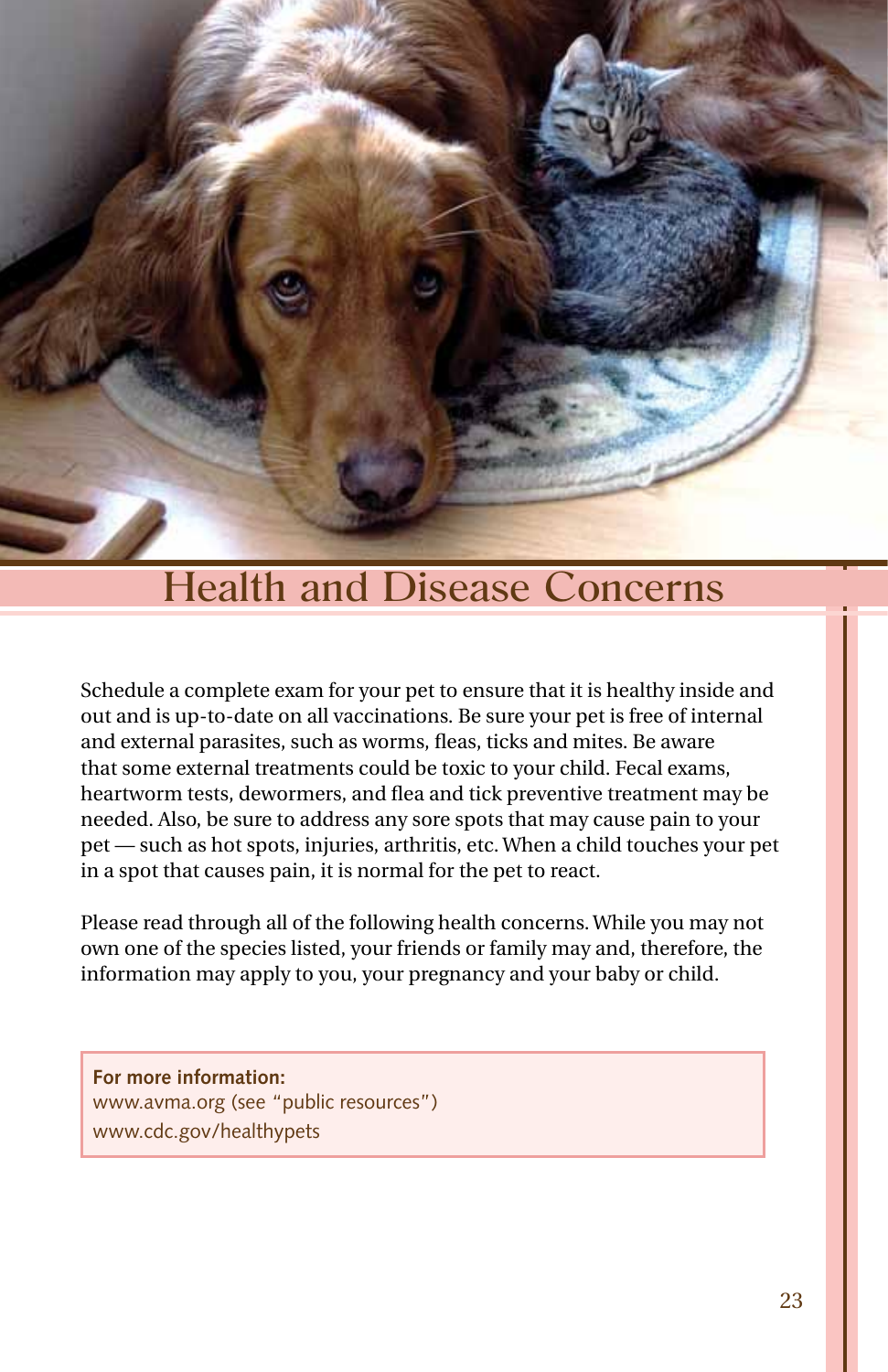#### **Cats and toxoplasmosis2**

Toxoplasmosis is a parasitic disease that can be transmitted by ingesting infected cat feces, consuming raw or undercooked infected meat, or ingesting contaminated water. To acquire the disease, a cat must consume raw meat or live animals that are infected with toxoplasmosis. Once infected, the cat can spread the disease for only a few weeks. Further, the contaminated feces must remain in the litter box for five days, and then be ingested by the pregnant woman to be infective. According to the Centers for Disease Control and Prevention, people who have toxoplasmosis may feel as if they have the flu with swollen lymph glands or muscle aches and pains that last a month or more. Severe toxoplasmosis can cause damage to the brain, eyes or other organs — infants born to mothers who are newly infected during or just before pregnancy are among those most likely to develop severe toxoplasmosis.

As scary as this disease may sound, there is no need to give up your cat! To prevent exposure to toxoplasmosis, give the job of cleaning the litter box to another family member. If you do not have someone to help you, here are some suggestions:

- Prevent your cat's exposure to infected rodents by keeping it indoors.
- Wear rubber gloves and a mask when cleaning the litter box.
- Scoop the litter box daily and put feces directly into the toilet.
- Wash or sanitize hands often and immediately after scooping.
- Freeze meat for a few days and cook thoroughly.
- Peel and wash all fruits and vegetables.
- Sanitize cutting boards, counters, utensils and hands after contact with meat or unwashed fruits and veggies.
- Wear gloves to garden, and wash hands after gardening.

#### **Dogs and toxocariasis3**

Toxocariasis is the presence of roundworm larvae in human tissue. Roundworm parasites are commonly found in domestic animals, especially dogs, and the eggs are excreted through the host animal's feces. Infection can occur in humans when roundworm eggs are ingested through ingestion of dirt, unwashed vegetables, etc. The eggs then hatch and the larvae move throughout the body. Symptoms can include inflammation of the eyes, fever, cough, asthma or pneumonia.

2 www.cdc.gov/toxoplasmosis 3 www.cdc.gov/healthypets/diseases/toxocariasis.htm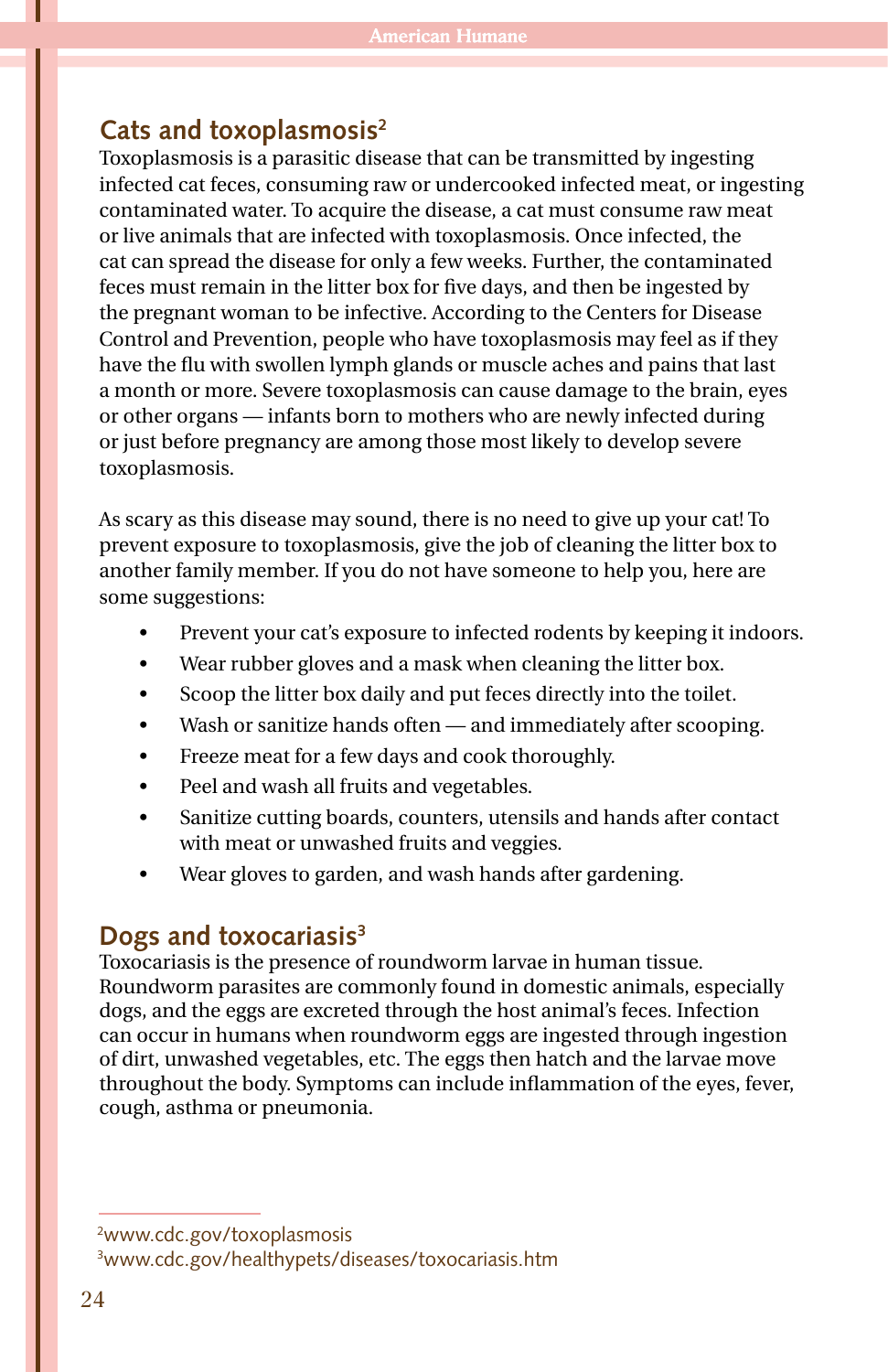The best ways to prevent exposure to toxocariasis are:

- Deworm dogs and cats.
- Wash hands after playing with pets or handling feces or dirt.
- Do not allow children to play near areas where animals have defecated.
- Clean pets' living areas weekly.
- Dispose of pet feces by bagging or burying it.

### **Reptiles and salmonella4**

Salmonella are bacteria found in the digestive tracts of most animals, especially reptiles. Salmonella can be transmitted through ingestion of animal feces via contaminated fruit, vegetables, and raw or undercooked meat and eggs. Failure to wash your hands after handling a reptile or before eating also can transmit salmonella. When ingested by humans, salmonella can cause diarrhea, fever and abdominal cramps and may require hospitalization. Salmonella exposure can be very serious to infants, the elderly and people who are immune-compromised.



4 www.cdc.gov/salmonella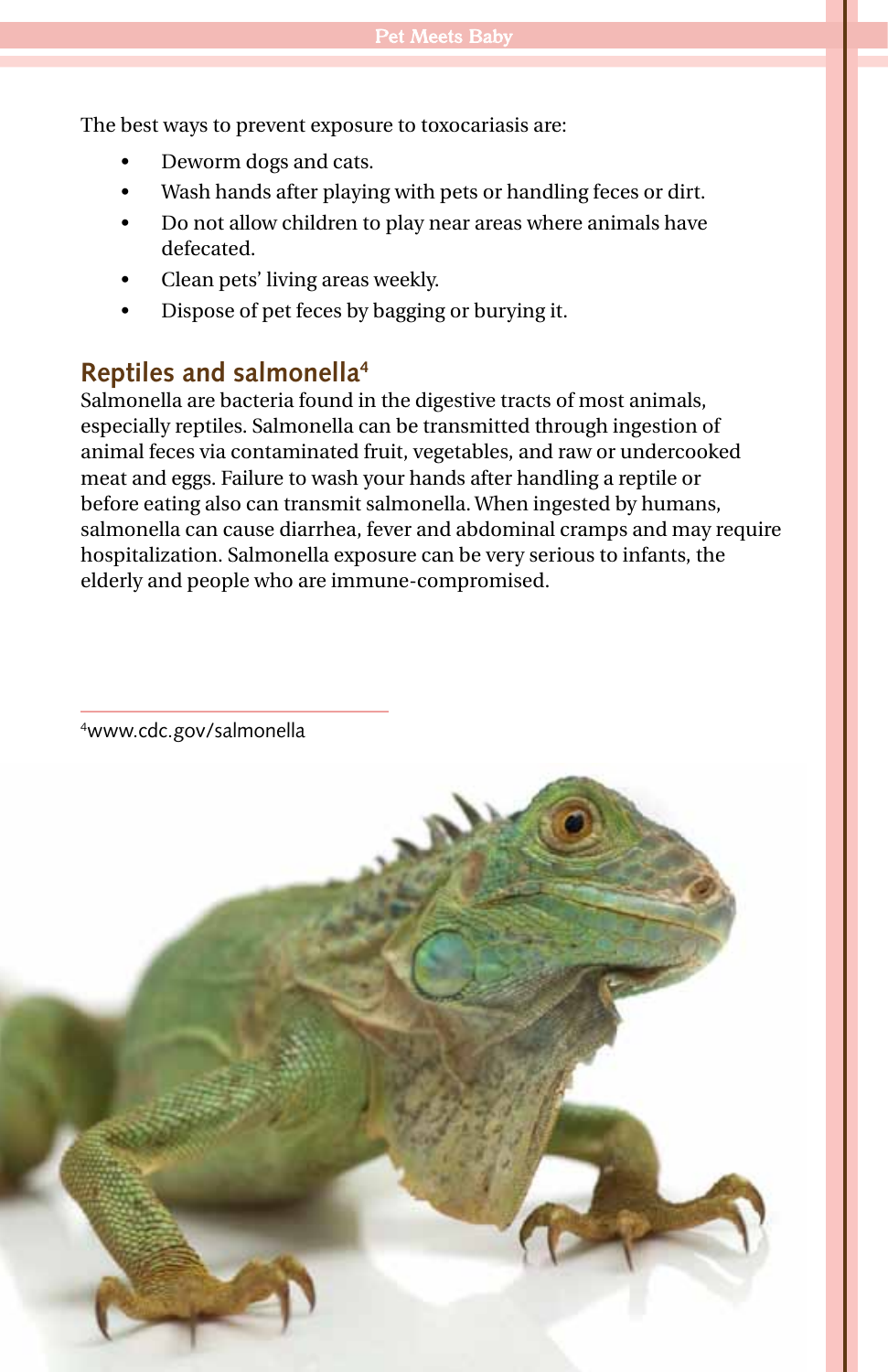Following these suggestions can reduce your chances of infection:

- Wash hands after handling pets and/or their equipment.
- Wash hands, cutting boards, counters and utensils after preparing fruits and vegetables, raw meat or raw eggs.
- Avoid eating raw or undercooked meats and eggs and unpasteurized dairy products.
- Thoroughly wash fruits and vegetables.
- Wash hands after using the bathroom.
- Use a solution of 25 percent bleach and 75 percent water to clean areas where reptiles live and their equipment.
- Never let children bathe in the same place as reptiles, which can leave behind salmonella.
- Don't let reptiles roam freely, unless you sanitize surfaces they have contact with (also, find out if your friends' reptiles wander their homes).
- Prevent mouth-to-mouth transmission don't kiss your reptiles.

# **Rodents and LCMV5,6**

Lymphocytic choriomeningitis virus (LCMV) is an infection carried and transmitted by wild rodents. The virus can be transmitted when infected rodents come in contact with pet rodents, either before or after purchase. In rare cases, humans can contract LCMV through unsanitary handling of an infected animal's urine, feces or blood; through a bite; or through inhalation of dust or droplets while sweeping droppings. During pregnancy, LCMV can result in fetal damage, defects and loss of pregnancy.

These concerns do not necessarily mean you have to give up your pet rodent, as there are many options for reducing the chance of exposure. Infection among humans almost always involves house mice, and rarely involves pet hamsters.

These practices can reduce your chance of infection:

- Address rodent infestations in the home
- If you are pregnant, avoid sweeping or vacuuming rodent droppings, urine or nest materials by asking someone else to do it for you.
- If you are pregnant, stay away from pet rodents or ask a friend or relative to care for them during your pregnancy.
- Wash hands after handling rodents and their equipment.

<sup>5</sup> www.cdc.gov/ncbddd/bd/lcmv.htm 6 www.cdc.gov/healthypets/lcmv\_rodents.htm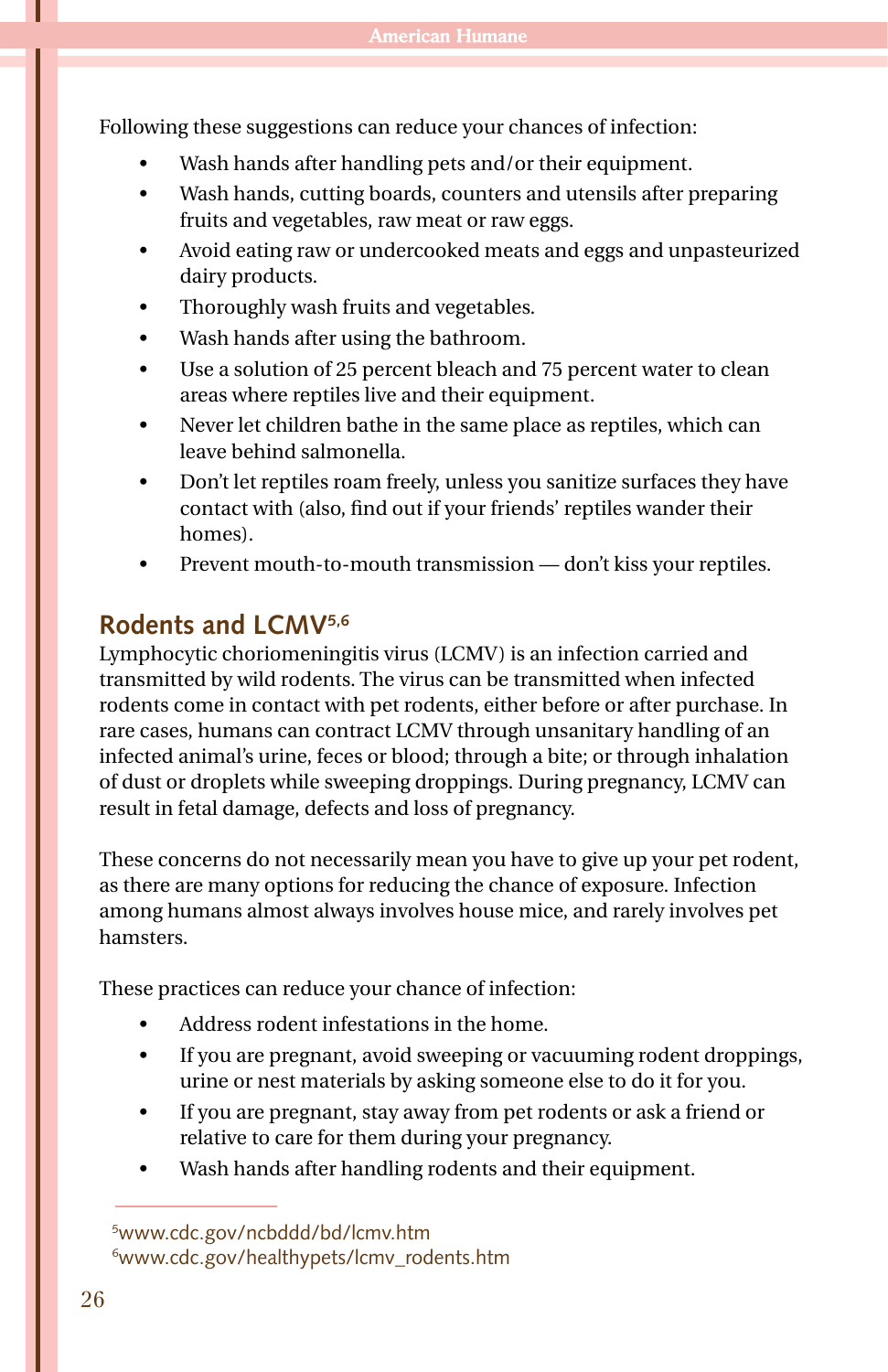- Do not kiss pet rodents or hold them close to your face.
- Clean supplies with a solution of 25 percent bleach and 75 percent water.
- Keep cages clean at all times and free of soiled bedding.
- Clean cages outdoors, or at least in a well-ventilated area.
- Be sure your rodent pets are not exposed to wild mice or rats.

### **Allergies7,8,9**

If you are concerned that your pet may cause your child to develop allergies, don't give up your pet just yet. One study found that infants who live in homes with multiple dogs are two times less likely to develop wheezing. Another study found that exposure to pets at home may protect children from developing pet allergies until at least age 7. Other studies have found that children without pet allergies and newborns who live with pets are less at risk for allergies, eczema and asthma. Among children with other, nonpet related allergies, having pets does not seem to make the situation worse. However, among children with pet allergies, having pets may exacerbate symptoms.

So, what can you do? It is recommended that pet owners wait to see if a child develops allergies, then test to determine if a pet is the cause. If your child does have pet allergies, and also has asthma, it is recommended that the pet be removed from the household.

# **Gardening and sandboxes**

Gardens and sandboxes are like public toilets for strays and wildlife, and they can harbor diseases and parasites. (See the sections above on Cats and Toxoplasmosis and Dogs and Toxocariasis.)

If you garden while pregnant, you may be exposed to the contaminated feces of stray cats or wildlife. Always wear waterproof gloves while gardening, and sanitize your hands thoroughly immediately after gardening, as well as before eating or drinking.

If you have a sandbox, make sure it's always covered when not in use. After your child plays in dirt or sandboxes, be sure to sanitize his or her hands thoroughly, especially before eating.

<sup>7</sup> www.webmd.com/asthma/news/20050321/pet-dogs-may-keep-infants-fromwheezing

<sup>8</sup> www.webmd.com/allergies/news/20070101/pets-may-protect-children-allergies 9 www.webmd.com/allergies/cats\_dogs\_allergies\_asthma